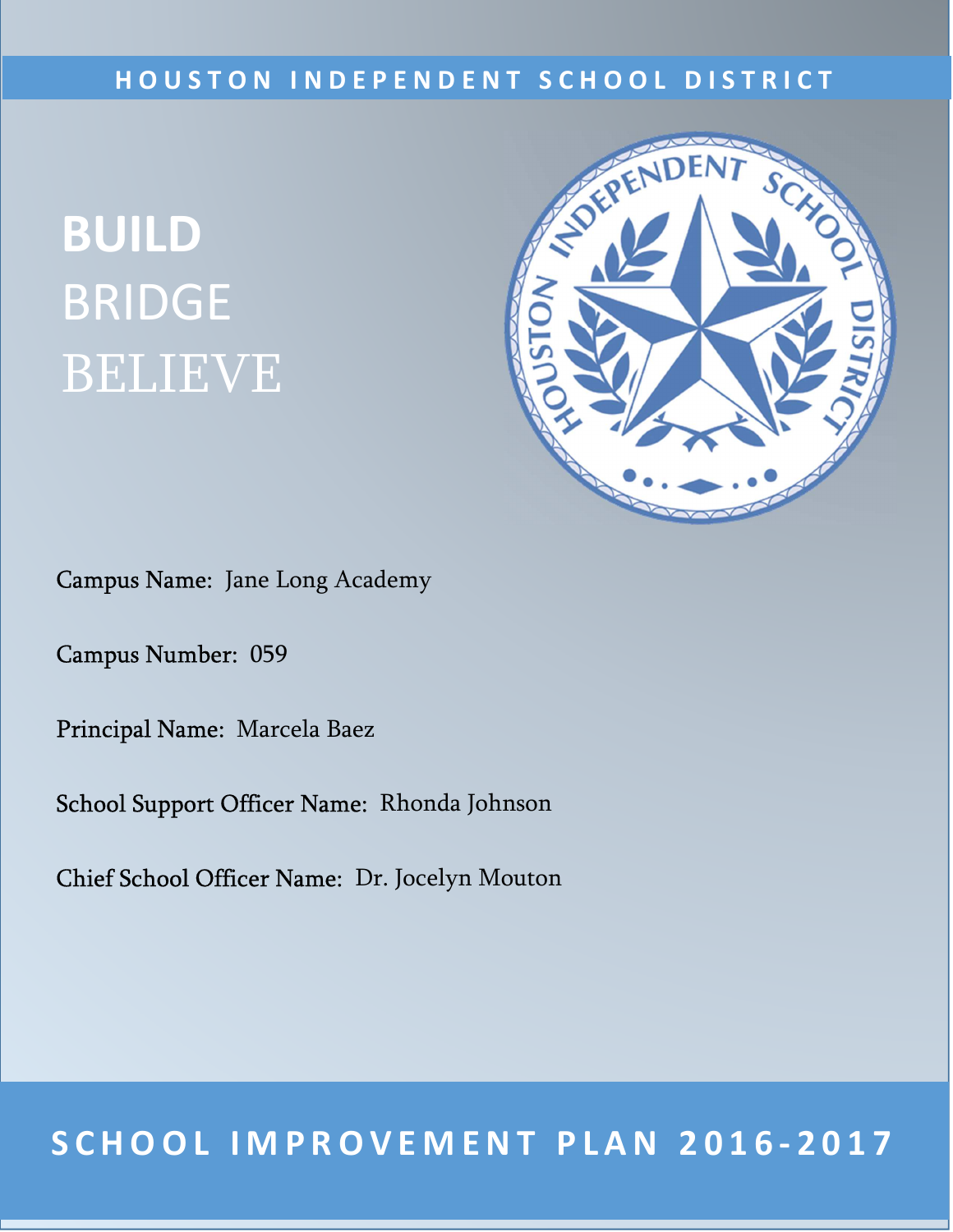Federal Safeguards page 9

Staffing #s page 10

Federal Safeguards 16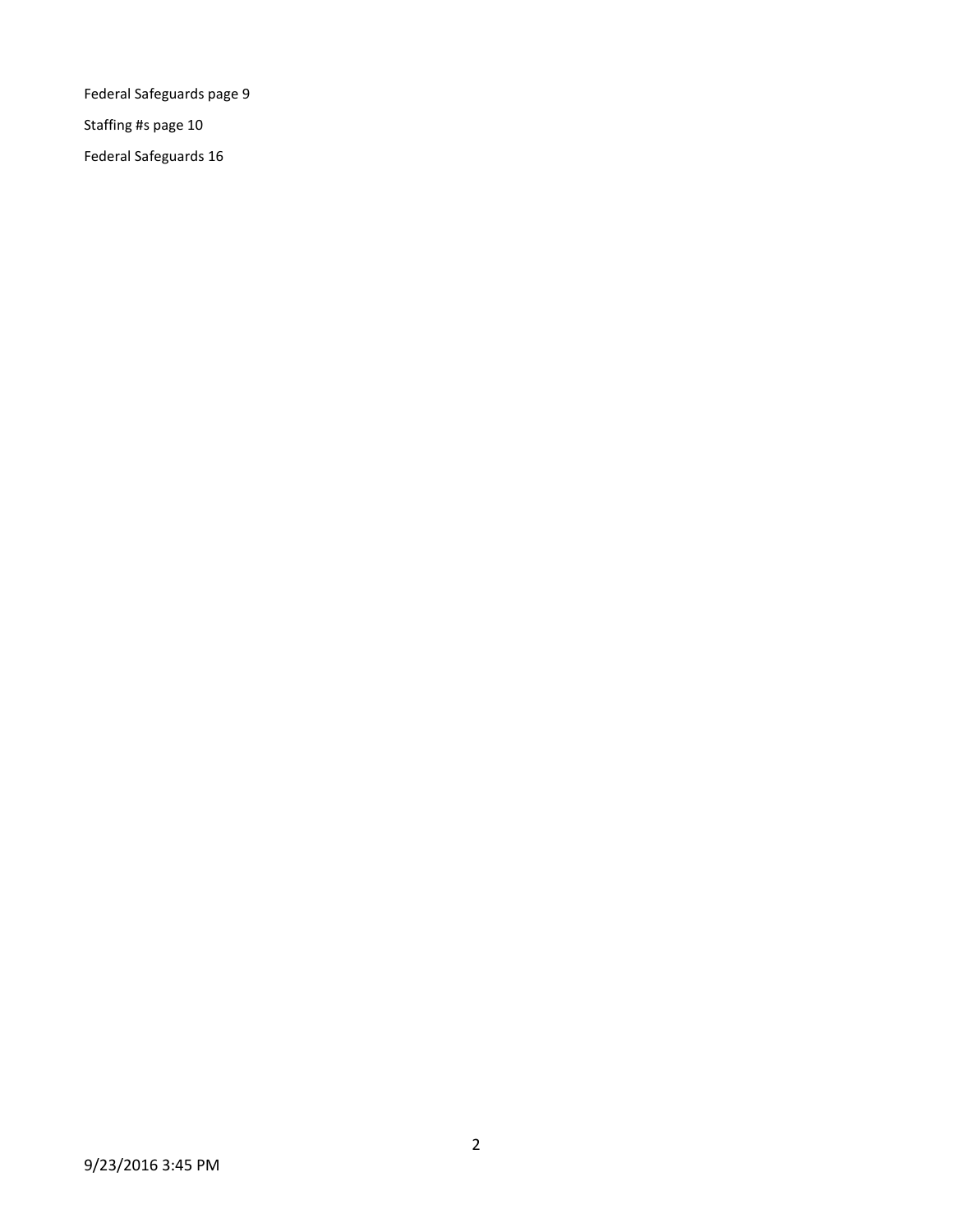### **SIP Part 1: Background, Data Analysis and Needs Assessment**

### *MISSION STATEMENT*

Our mission at Jane Long Academy, >Futures Academy School of Pharmacy Technology is: Within a safe, persevering, and data-driven learning environment, Jane Long Academy ensures all students achieve at high levels in Middle School, High School, and College.

At Jane Long Academy, we make student learning the primary focus of our school community. Our students, also known as Longhorns, will arrive equipped and prepared mentally and physically. Longhorns will take charge of their learning. Longhorns will contribute to a safe and respectful learning community, and Longhorns will be present and persevere.

Our vision is that Jane Long Academy becomes a highly respected, academically competitive, flagship campus in the Gulfton area. Our goals for the 2016-2017 school year are to increase student achievement, including greater passing rates at the level II and level III measures on STAAR, and for each student's net academic gain to be equal to or greater than one year's growth as measured by those standardized assessments. Additionally, we value individual differences, mutual respect, maximum effort, and goal inspired achievement.

### *SCHOOL PROFILE*

Jane Long Academy (formerly Jane Long Middle School) is located in southwest Houston, in the Gulfton area, and has culminated our restructuring plan as a  $6<sup>th</sup> - 12<sup>th</sup>$  grade program by graduating our first class of 57 seniors who earned a combined \$900,000 in college scholarships. Our early college model continues to be strengthened with an incoming freshman class of 64 students for a total of 223 high school students. Additionally, Jane Long Academy welcomed 196 new 6<sup>th</sup> grade students, making a middle school enrollment of 730 students, and a schoolwide total of 953 for the 2016-17 school year. This represents an 8.8% drop in enrollment from last year, breaking a cycle of continued 5% growth from three previous years.

We carry on the tradition of welcoming many newcomers to our campus this year. While the majority of our population (74.5%) continues to be Hispanic, Long Academy has seen a drop in Hispanic representation with a rise in refugees from Asian (6.9%) and African (15.1%) countries. Our most recent data indicates 95.5% of our population qualifies as economically disadvantaged (up from 91.3% in 2015), and we are pleased to offer free breakfast and lunch to 100% of our students as a Community Eligibility Provision (CEP) school. While 77.5% of our student population carry one or more indicators for being at-risk of failure, we also have 25.4% of students enrolled in Career and Technical Education courses, and 8.9% in Gifted and Talented tracks. English Language Learners amounted to 468 students (43.2%, up from 41.7% in 2015) and remain the inspiration for our extensive literacy and vocabulary initiatives. Through intensified recruiting and hiring processes, we have on-boarded 23 new faculty for a total of 63 classroom teachers who are highly qualified and certified to teach in middle school, high school, or both.

Located in an area that is affected by high crime and gang violence and low socioeconomic conditions, Jane Long Academy strives to exemplify a safe and secure school environment that provides a rigorous academic model in an atmosphere that supports the whole child. While adverse factors exist in the neighborhood, they need not invade our school community. It is our shared duty to provide wholesome enrichment and extra-curricular activities as a deterrent to external negative forces. To that end, our school continues to offer a variety of after school tutorials, sports, and clubs for the entire student body. This model not only provides remediation for students in need, but also the engagement and enrichment our young scholars need to feel invested in the school and their learning.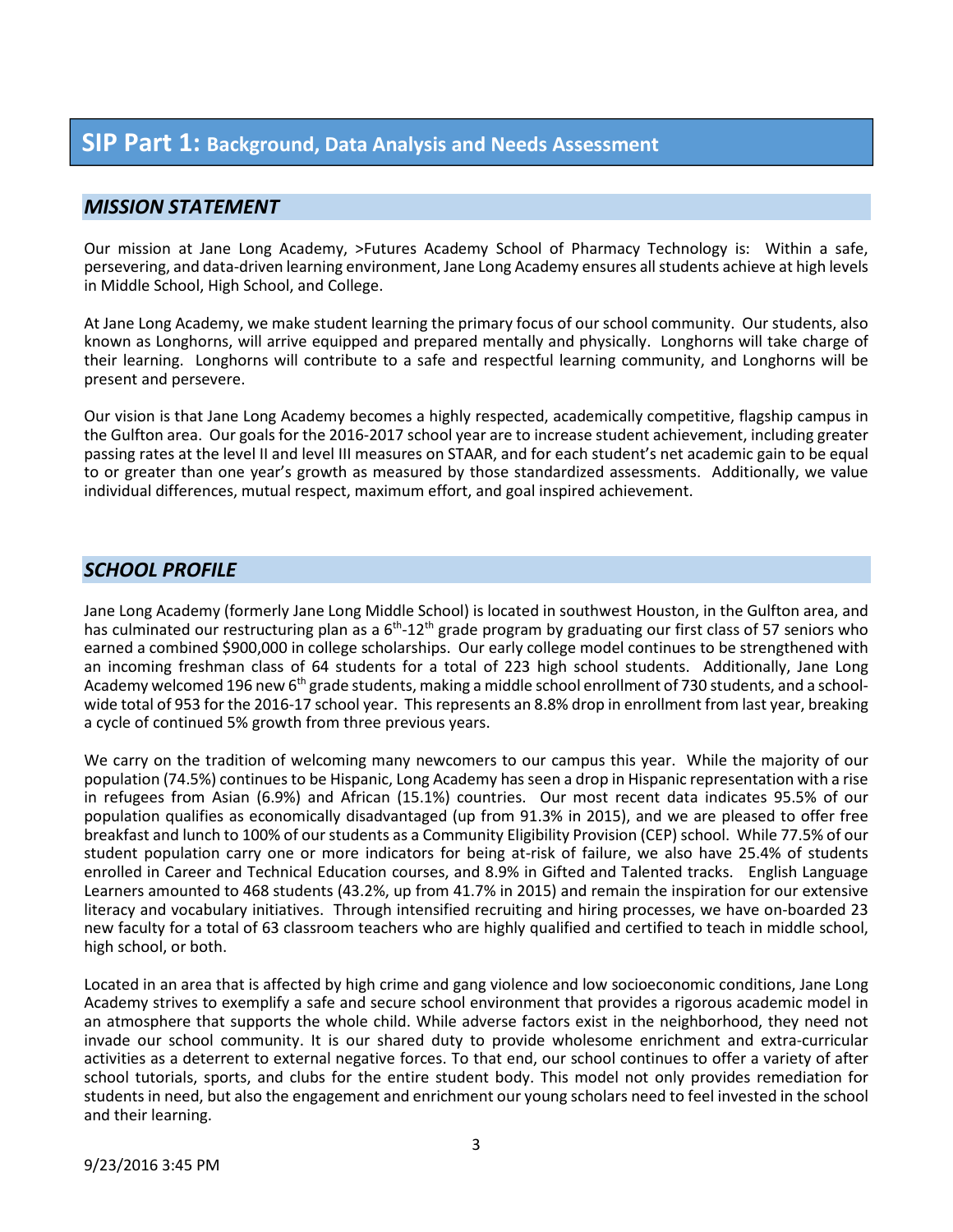The Futures Academy Program at Jane Long Academy gives students the opportunity to earn an Associate's degree and valuable industry certifications in high-demand career fields while in high school – FOR FREE! Futures Academy collaborates with Houston Community College (HCC) to provide students courses of study that offer valuable technological and academic skills. Upon completion of the program, students are in position to be highly sought after by industry as well as four-year colleges and universities.

Jane Long Academy offers 3 different pathways: Associate Degree of Allied Health and Science (AAS) with a Pharmacy Technician certification, Pharmacy Technician certification without the AAS degree, and a level I Business Certificate. Students select a pathway after their sophomore year based on interest and based on the College Board's Accuplacer Exam outcome. This past academic year 2015-16, Jane Long Academy graduated 57 students, 16 of whom worked hard to receive their AAS degree in tandem with their Pharmacy Technician certification. These seniors were awarded close to \$1 million dollars in scholarships to 2 year and 4 year colleges and universities with the help of our new College Access Coordinator.

Jane Long Academy's partnership with Walgreens continues to flourish. This year we had 24 students complete their internship over the summer of their junior year for 3 HCC dual credit hours. These students were also paired with mentors from the University of Houston's Pharmacy Program. This was the first year that our students had access to mentors in pharmacy school as they were going through the hands-on internship. Students reported that having a mentor in the pharmacy school helped them think through courageous conversations they may have needed to have with pharmacy customers or staff. Being linked to someone in the school of pharmacy also helped raise awareness for future education opportunities, giving them insights into the nature and length of pharmacy programs in Houston that they can attend after completing their undergraduate degree.

### *SHARED DECISION MAKING (sample language provided – modify as needed)*

### **Organizational Structure**

The Campus Intervention Team (CIT) is based on the Shared Decision-Making Committee model (SDMC) designed to establish, monitor, and evaluate goals for budgeting, staffing, curriculum, planning, school organization, staffing patterns, and staff development. This model is aligned to state legislation and HISD board policy. Teacher Development Specialists and other district level personnel also serve as members of the the Jane Long Academy CIT. The intention of the SDMC is to pull together our community in a constructive, organized, and unified body to enhance the education of all students. The CIT is responsible for development, implementation, and monitoring of the School Improvement Plan, monitoring of student performance, and determination of student interventions and support service.

The SDMC component of the CIT is the shared decision-making body. Professional staff representatives are elected by the faculty. The principal determines the number of classroom teachers; then assigns half that number to school-based staff. This complies with 2/3 - 1/3 rule for professional staff. In addition, the committee must have one non-instructional staff, one business member, at least two parents and at least two community members. Parents are elected by the PTO, PTA or PACS membership.

The Council meets monthly and as needed to discuss issues brought forth by the administration, staff, parents, or community. It is supported by standing committees that address budgeting, staffing, curriculum, planning, school organization, staffing patterns, and staff development. Standing committees meet as needed. Parents are encouraged to serve on standing committees.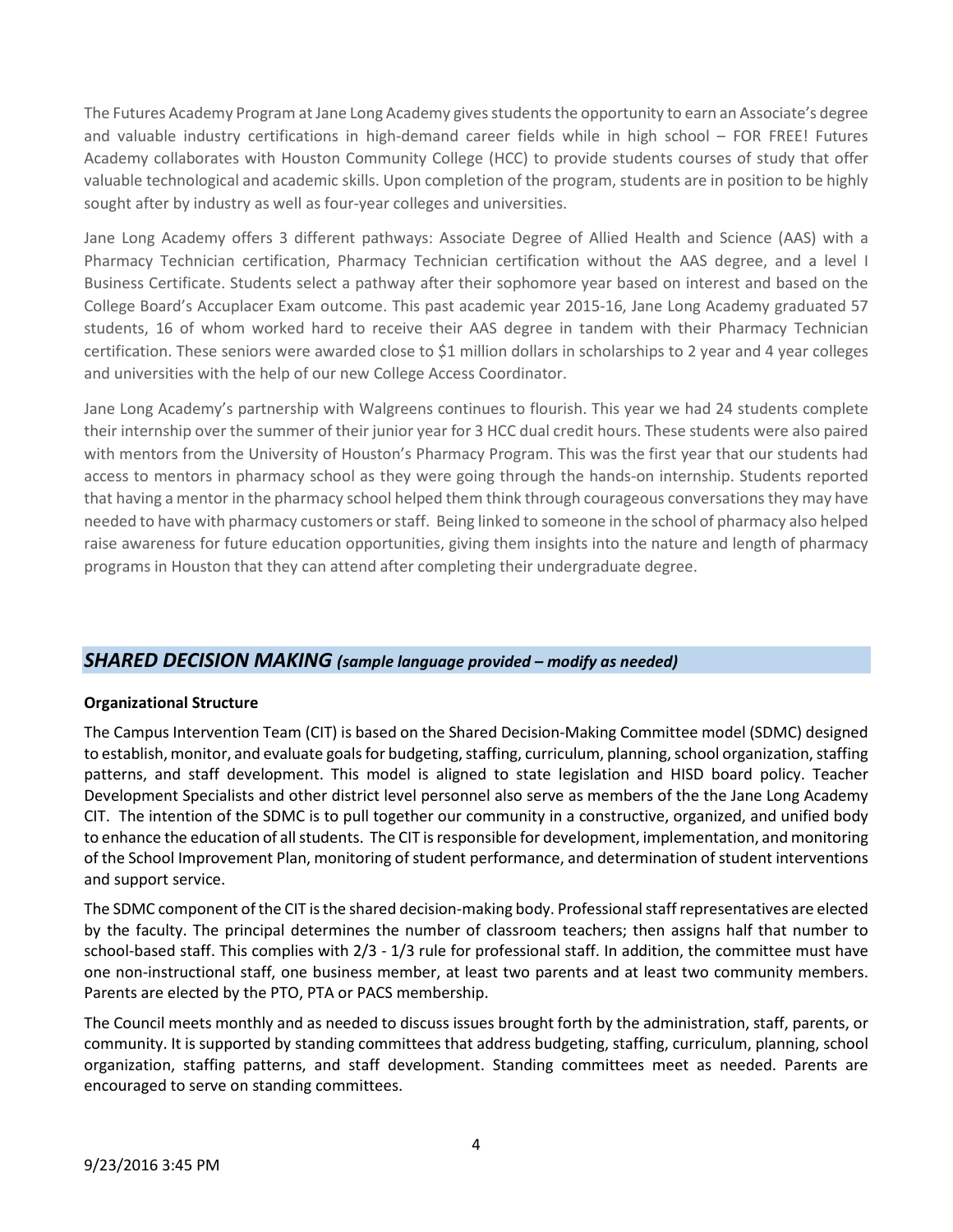The SDMC functions under the direction of the principal. Members of the SDMC attend SDMC meetings for the term of his/her office, monitor the implementation of the School Improvement Plan, address issues presented by the principal, present issues for discussion and recommend resolutions to the SDMC, create ad hoc committees by consensus of the SDMC, chair standing committees and ad hoc committees, submit minutes to the principal for committee meetings, and report the recommendations to the SDMC. The SDMC is responsible for approving all professional development plans for the school.

The principal coordinates the process of shared decision making, facilitates communication for all stakeholders, considers issues and recommendations from the community, SDMC, and standing committees, and makes decisions based on those recommendations.

### **Shared Decision Making Process**

Consensus is the ultimate goal of the SDMC. Agreement by all participants is not always possible or necessary for consensus. Consensus is a collective process that provides a forum for full dialogue on appropriate/applicable responses to issues.

Members of the committees discuss and make recommendations to the SDMC. The SDMC reviews recommendations and reaches consensus. Sufficient consensus is defined as a willingness to settle an issue in favor of the majority. All points of view will be considered and general agreement must be reached before decisions will be implemented. If general agreement is not reached, further study of the issue will occur and alternatives will be presented until agreement is reached. After all alternatives have been explored, a deadlock can be broken by a majority vote. As issues come up for discussion, the chairperson is responsible for ensuring that all present have a legitimate opportunity to state their case. The principal retains the authority to exercise a veto over decisions made by the SDMC.

### **Method of Communications**

Members of the school community may submit non-personnel issues for consideration through the shared decision-making process. Written issues or concerns are submitted to any SDMC member or placed in the SDMC box located in the main office. A school community member may attend a meeting of any committee to discuss or present an issue. All meetings are on the monthly calendar. The SDMC delivers issues to appropriate standing committees for action. Communications from all committees is transmitted to faculty, staff, and parents.

All SDMC information must be included on the campus website. A list of meeting dates, committee members, agendas and minutes for each meeting must be able to be accessed. The home page of each campus website must include a link to the SDMC page for easy access.

## **Membership Composition of the SDMC**

| Number of Classroom Teachers            | Number of Parents (at least 2) |  |
|-----------------------------------------|--------------------------------|--|
| Number of School-based Staff            | Number of Community Members    |  |
| (Half the number of classroom teachers) | (at least 2)                   |  |
| Number of Non-Instructional Staff       | Number of Business Members     |  |

#### *(Modify or insert additional lines as needed)*

| Name of SDMC Member | <b>Position (Add Date Term expires)</b> |
|---------------------|-----------------------------------------|
| Andrew Zeringue     | Classroom Teacher                       |
| Natalia Frangullie  | Classroom Teacher                       |
| Jennifer Hewett     | School-based Staff                      |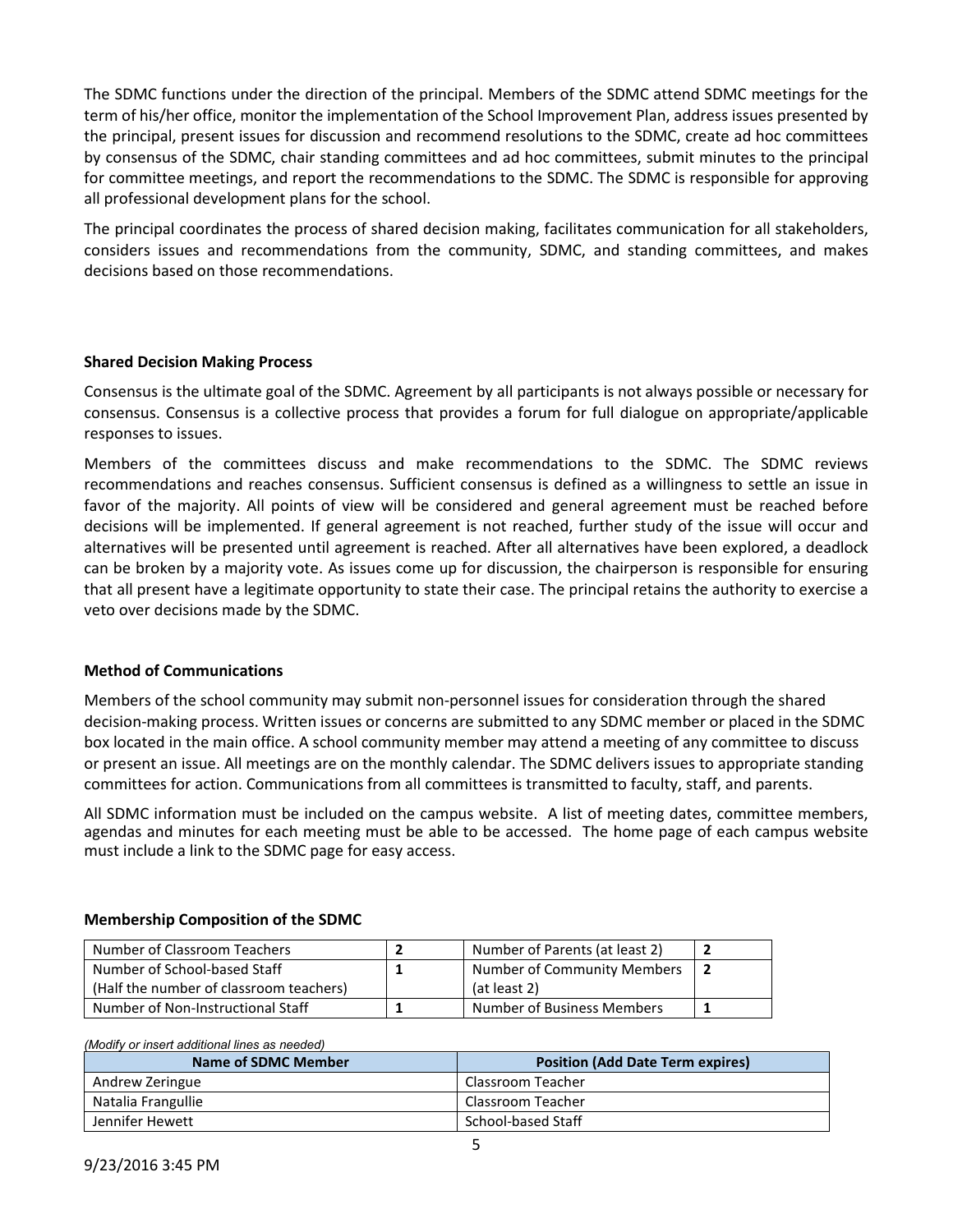| Miriam Espinoza  | <b>Non-Instructional Staff</b> |
|------------------|--------------------------------|
| Nicole Hadman    | <b>Business Member</b>         |
| Lauren West      | <b>Community Member</b>        |
| Rosa Depujadas   | <b>Community Member</b>        |
| Gloria Pozo      | Parent                         |
| Rebecca Martinez | Parent                         |
| Marcela Baez     | Principal                      |

### *Other Campus Intervention Team members (non-SDMC):*

For campuses designated for *Improvement Required*, *Focus* or *Priority* for 2016-2017:

| <b>Name</b>                               | <b>Position</b>                                     |  |
|-------------------------------------------|-----------------------------------------------------|--|
| Rhonda Johnson                            | School Support Officer (SSO) or Lead Principal (LP) |  |
| Jane Kuchar                               | Professional Service Provider (PSP)                 |  |
| E. Leal, A. Bequette, J. Ross, N. Bellamy | <b>Teacher Development Specialist (TDS)</b>         |  |
| Michael Love                              | Other district personnel - position: >Futures       |  |
|                                           | Other district personnel - position:                |  |
|                                           | Other:                                              |  |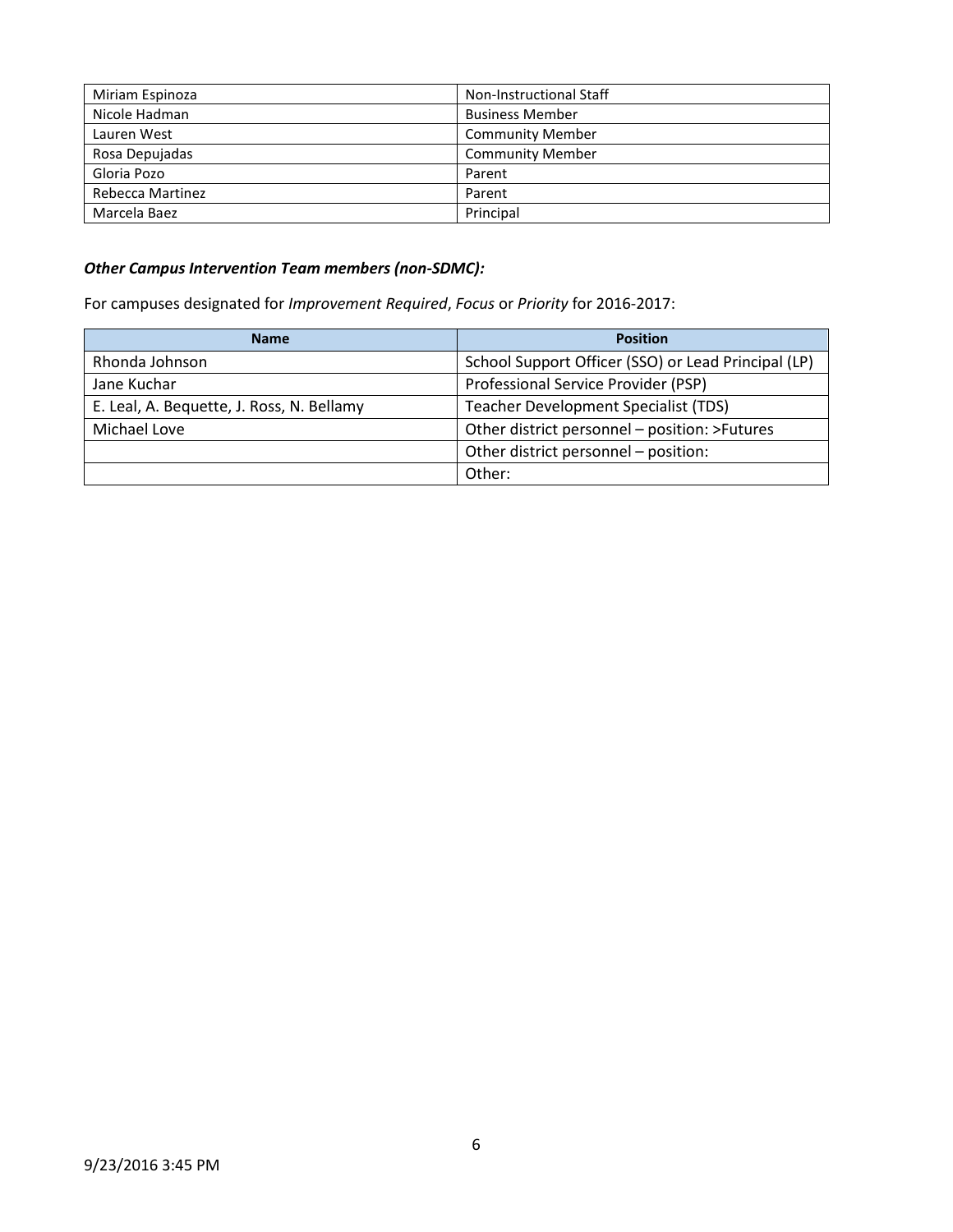### *NEEDS ASSESSMENT*

### *Narrative of Data Analysis and Root Causes (causal factors – include % of economically disadvantaged data)*

Jane Long Academy serves neighborhood, magnet, and >Futures Academy students. Our neighborhood students average 2-3 years behind in reading and math, and are often under-identified special education as well. Jane Long Academy has a 24.8% mobility rate and 95.5% of our students are economically disadvantaged. The neighborhood is saturated (0-2 miles) by 7 charter schools, and more than 55% of our zoned students attend other schools. We typically receive 200 or more students after the official PEIMS snapshot date. With a 43.2% ELL student population representing at least fifteen various countries, there is also a growing group of newcomers and refugees. Our >Futures Academy students are high achievers who score over the 50th percentile, are at or above grade level, are driven to perform academically, and who usually enjoy their cohort. Our magnet students are strong and competitive, and purposeful attention is given to them as focus is sometimes distracted by students requiring more attention.

### *Narrative of Identified Needs – Include Special Education Needs*

We are pleased and proud that our interventions have led to an overall accountability rating of "Met Standard" for the second consecutive year, yet we also recognize that our work to improve must continue. Student Achievement (Index 1) was 5 points shy of the target score once again for 2016, and there are several areas on our radar for intervention. Student performance on the Social Studies STAAR showed a dramatic decrease from 46% passing in 2015 to only a 39% passing rate in 2016. Writing improved from a 37% passing rate in 2015 to 48% in 2016, while reading fell from a 60% in 2015 to 57% in 2016. There is prescribed need in English Language Arts, and Jane Long Academy has several programs in place to bolster student performance in reading and writing. Science scores improved from 54 to 58% and math is strong at 59%, though both of these measures are below the 60% standard.

Among our middle school sub-populations, the English Language Learners in particular struggled with writing (10% passing rate) and social studies (13% passing rate). This is also mirrored in our Hispanic ethnic group, where social studies scores were low at 36% and writing at 44%. It is imperative that targeted interventions bolster student performance in these important measures. The special education students of Jane Long Academy scored consistently in the 25-27% passing rate across all subject tests and represent another area of needed improvement.

Regarding high school performance, our End of Course exam data revealed considerable growth across nearly all subjects for the second consecutive year. The highest gains were achieved in biology, which had a remarkable 100% level II passing rate (up from 95% last year), and rose to 11% from 9% in the number of students achieving the level III commended passing rate. English I and Algebra I passing rates also saw 5 percentage point gains from last year, and the level III recognition for commended performance on Algebra I saw a jump to 35% from 22% last year. History retained its 98% passing rate while English II remained a bit stagnant at 76%. We are pleased with the growth and continue to work towards strengthening the deficiencies in language. The root causes include reading comprehension and vocabulary at all grade levels that must be addressed for all subpopulations. True differentiation in ELL's were not aligned, readiness and supporting standards were not taught with fidelity, drilling deep did not occur, there were low performing teachers, and student vocabulary development was not adequately addressed. There is a continued need for strategic, sustained efforts on the part of the Jane Long Academy teaching staff in order to improve campus performance on both district assessments. To that end, we have a number of interventions in place for 2016-17 and have the expectation that these programs will reap rewards for us this year. Please find a summary of STAAR and EOC results here: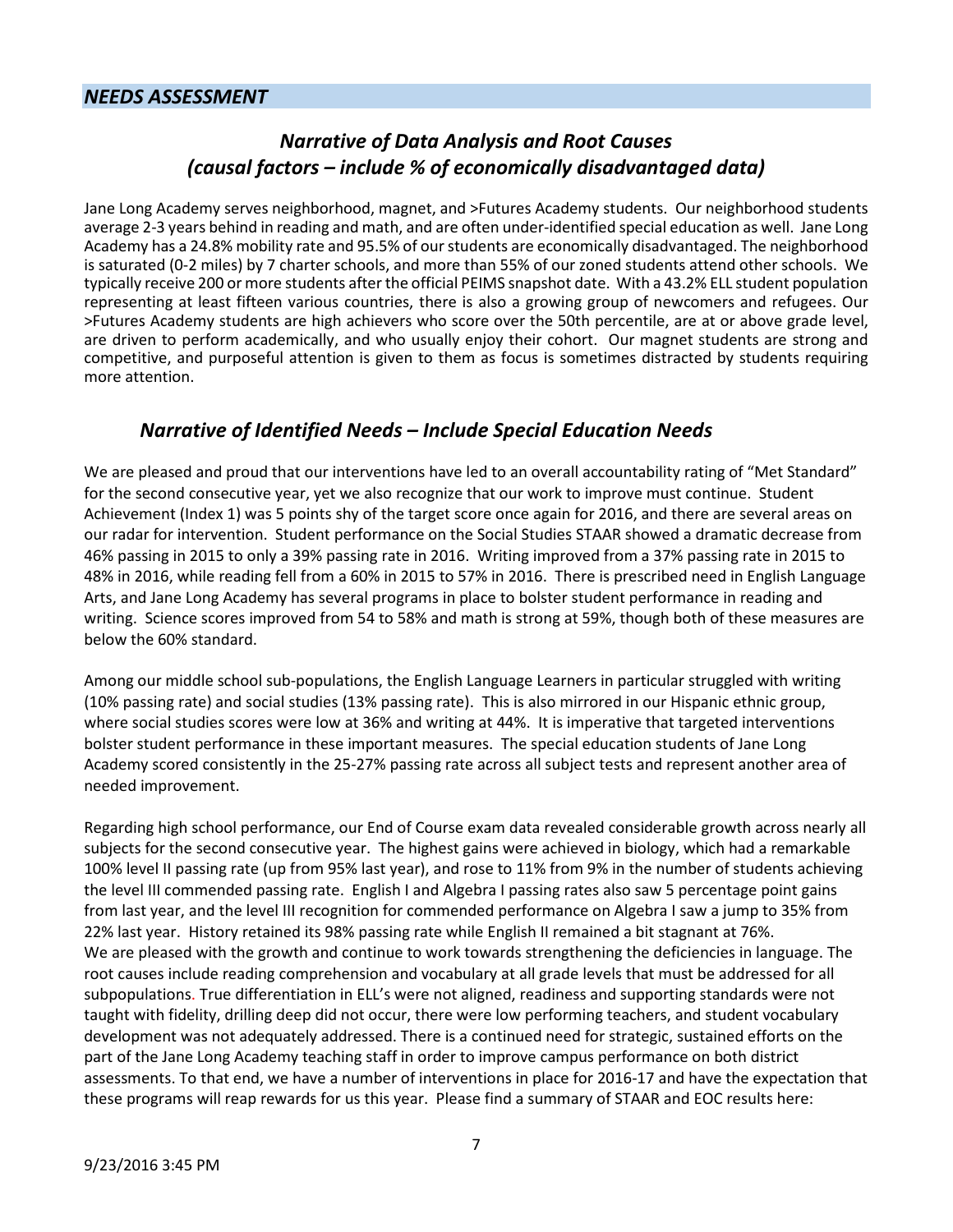#### **STAAR Test Results Grades 6-8:**

| <b>STAAR Level II Passing Rate</b> | 2016 | 2015 |
|------------------------------------|------|------|
| All tests combined                 | 55%  | 55%  |
| Reading                            | 57%  | 60%  |
| <b>Math</b>                        | 59%  | 91%  |
| <b>Writing</b>                     | 48%  | 37%  |
| <b>Science</b>                     | 58%  | 54%  |
| <b>Social Studies</b>              | 39%  | 46%  |

#### **EOC Test Results Grades 8-10**:

| <b>EOC Exam Level II Passing Rate</b> | 2016 | 2015 |
|---------------------------------------|------|------|
| Algebra I                             | 96%  | 91%  |
| <b>Biology</b>                        | 100% | 95%  |
| English I                             | 83%  | 77%  |
| <b>English II</b>                     | 76%  | 77%  |
| <b>History</b>                        | 98%  | 98%  |

As defined in our intervention plan and with an eye toward improvement in our focus areas, we will:

- Execute school-wide implementation of CHAMPS classroom management strategies, including extensive initial and ongoing professional development, and investment in CHAMPS materials, guides, and support
- Provide additional time "double-dosed" in Reading/ELA and Math
- Implement the Secondary Reading Initiative (SRI) in grades: 6, 7, 8 and 9
- Implement the Literacy in the Middle program including classroom libraries in all core middle school classrooms, morning Drop Everything and Read time, and reading strategies skill building
- Supplement instruction with intervention programs including Think Through Math, iStation Reading, and ESL Reading Smart
- Utilize common assessments every 2-3 weeks that are closely aligned to curricular standards
- Scrutinize carefully the benchmark data (BOY, MOY, EOY, Snapshots) and prescribe remediation for students who score below standard as well as TEKS objectives that students do not master. Historic data trends clearly show benchmarks to be accurate, relevant indicators of STAAR student performance.
- Develop individualized instructional pacing calendars that recognize our students' performance and needs and adjust instruction accordingly
- Structure PLC with common planning time for grade level teachers, including lesson planning, data analysis, and sharing instructional strategies
- Train teaching staff in the Curriculum Institute, literacy instruction, Lead4ward data analysis, and PowerUp digital transformation.
- Utilize high performing, veteran teachers as teacher content leads, and give them higher risk students.
- Provide a peer mentor for each new teacher and a peer buddy teacher for each teacher new to campus. We will continue providing New Teacher Institute support through formal and informal conferences and monthly hot topic meetings
- Double block middle school ELA/Reading and Math and provide a modified block schedule for Science and Social Studies
- Pull out targeted students for prescribed interventions during electives
- Encourage after school tutorials Monday-Thursday and lunch tutorials every day.
- Promote Saturday tutorials every Saturday (16 Semester 1 and 19 Semester 2), and provide free breakfast and lunch for attendees
- Use ELA, Writing, Social Studies and Math Tutors
- Implement several accessory programs, including Naviance, Prep Me, SAT prep, and STAAR/EOC Intervention Workshops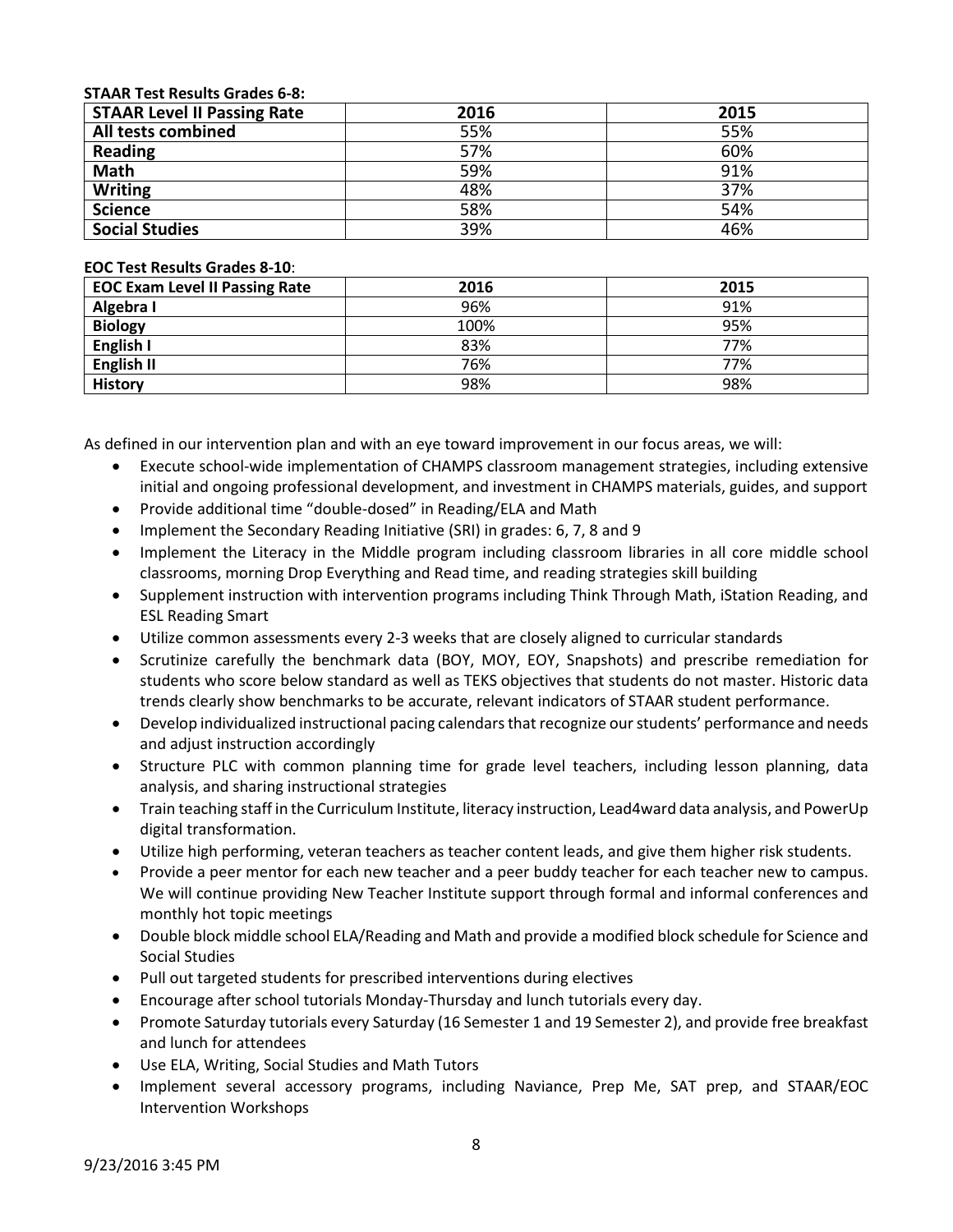Our school day provides consistency for middle school students as they travel to eight periods every day, while our modified block schedule for grades 9-12 accommodates high school and college courses, and the requirements inherent to those. Student discipline and classroom management have taken a forefront with the implementation of the CHAMPS program. Teachers were provided a two-day intensive professional development in CHAMPS implementation, and were given resource books and materials. We believe the intentional teaching of desired behaviors, the careful analysis of misbehaviors, the use of positive interactions and reinforcements, and the school-wide consistency in our approach to students, will provide us with a much stronger foundation upon which we may build our instructional program.

Data analysis and application continues to have importance, and guide instruction through the integration of the Lead4ward program. Extensive professional development continues, and implementation includes informed changes to the pacing of our curriculum and the spiraling in of challenging content as illuminated by extensive data analysis. Additionally, we continue to target particular students for interventions based upon Lead4ward data.

Our staff continues to participate in daily professional development with grade level teams. The primary area of focus will be a greater fidelity to the teaching of readiness and supporting standards, and using student data to gauge instructional pacing that will inform practices and increase student performance. Grade level teams will focus on targeting students for interventions, building community and consistency in classroom procedures and structures, and being analytical in our management of behaviors and discipline. Character education and study skills are two areas our PLCs will explore. Additionally, our students must be required to work with greater time management skills as both of our district assessments are timed. Accuracy and speed are skills to be addressed within each content area, and common assessments will reflect this focus on timed testing. Greater adherence to open ended questioning in both math and reading will require a paradigm shift from previous types of testing; teachers will provide multiple classroom opportunities for students to make the transition from multiple guess assessments.

### **Demographic Data Analysis**

A marked decrease (-9%) in enrollment this year breaks the trend we have seen over the past 3 years of continued 5% growth. Particularly impactful was the enrollment of only 190 sixth graders, when we typically anticipate 250-270 students per middle school grade level. We are investigating the effects of the opening of competing area charter schools and will be intentional in the marketing of our school to the community. Our average attendance rate was 94.2% last year and we have put systems in place, including the involvement of an attendance committee and a truancy officer, to increase our daily average attendance by at least 1.5%. Additionally, we have a focus to address teacher attendance issues. A slight change in demographics favoring our Asian and African-American populations recognizes the continuing influx of immigrants and refugees from Asian and African countries. Leavers are a concern and we work to identify and ensure enrollment.

#### **School Processes Analysis**

Teacher Practices: Our leaders conduct ten classroom observations per week. They are following the district Appraisal and Development System and inspecting the expectations set forth by our team. Our teachers are responsible for the Jane Long Academy non-negotiables which are similar to Marzano's 9 best practices. A few of the non-negotiables include: Teachers are to greet students at the door, teach on their feet, follow Madeline Hunter's lesson cycle, post lessons on line, plan from bell to bell, analyze individual student data, and monitor student data tracking systems. Teachers attend SIOP training to meet our goal of all teachers being ESL trained and certified. Additionally, teachers are to check for understanding, differentiate instruction and use scaffolding to chunk objectives. All teachers have student friendly objectives, ELPS, agendas and applications posted on board. Our staff continues to study their respective TEKS and receive professional development in literacy, ESL, and sheltered instruction strategies. In Jane Long Academy's accountability summary, we met standards on student progress and closing performance gaps but did not meet standards on student achievement. The set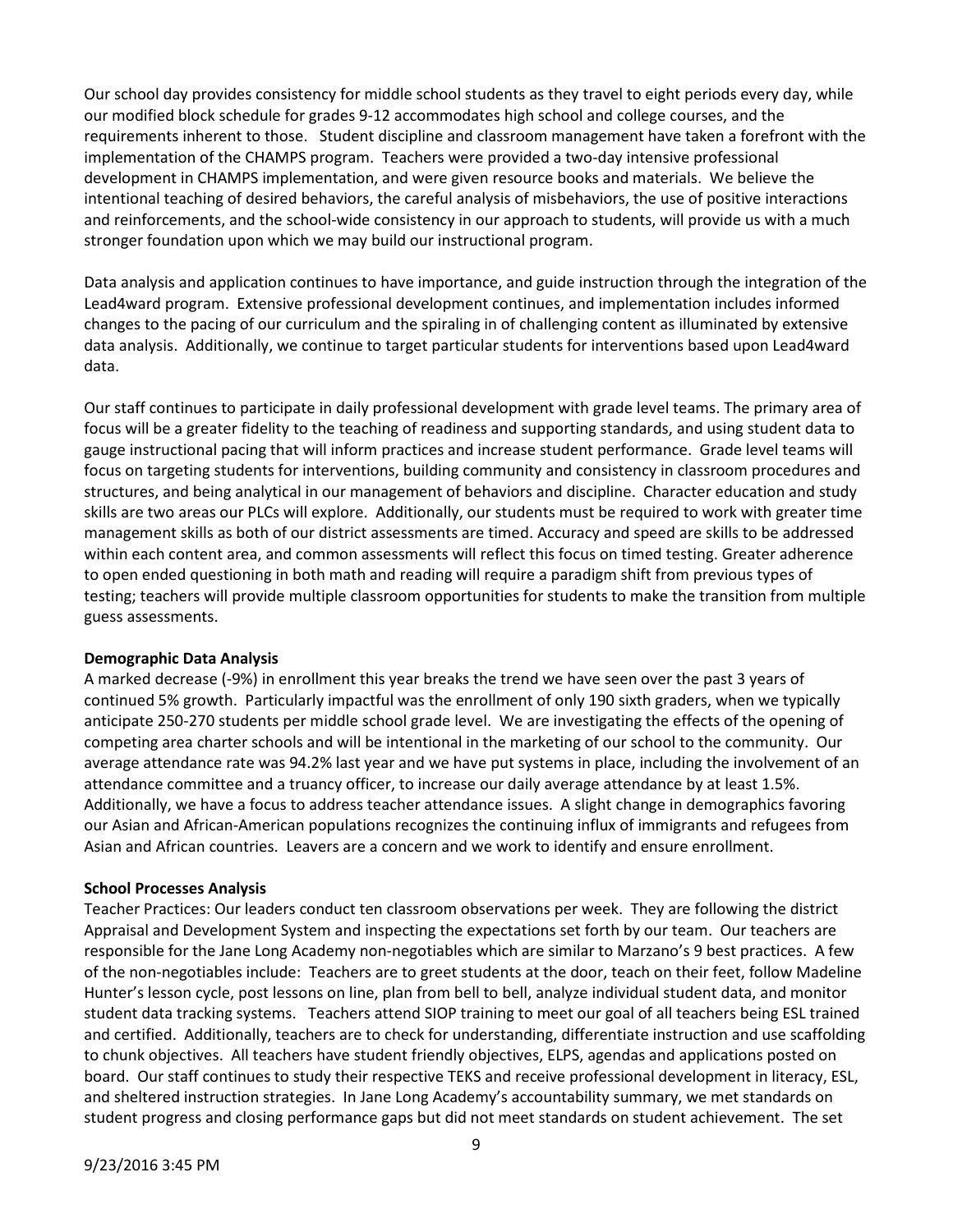target score for student achievement was 60 and Long Academy scored 55. We applaud the ability of our teachers to produce gains that exceed expectations (Index 2) and we have the goal of increasing those gains beyond the 60% passing rate (Index 1). English Language Learners continue to show scores significantly below other populations, with a 10% passing rate in writing, 13% in social studies, and 29% in science and reading being areas requiring growth. Our economically disadvantaged and our Hispanic populations are other subpopulations to target.

This year the staff at Jane Long will make regular, consistent use of data to plan interventions targeted specifically for these two sub pops. With the continuation of the  $6^{th}$ ,  $7^{th}$ ,  $8^{th}$  and  $9^{th}$  grade reading intervention and the new 8<sup>th</sup> intervention measure targeting students who are classified as Tier 2(scoring between 25-50 %) or Tier 3( lower than 25%) on Stanford, identified students receive an extra reading intervention class within their daily instruction. Reading teachers trained by iStation in reading strategies for struggling readers will teach this extra class period, and bi-weekly assessments will measure progress. Frequent data updates will be monitored by the deptartment chair, dean of students and the principal. In 7th and 8th grade, all students are double blocked in ELA and Math. BOY, MOY and EOY data will be used both to track progress and regroup students based on performance. iStation will be used to conduct the TMSFA testing and administered 3 times yearly. The information received from the iStation testing will provide valuable fluency measures for teachers of struggling readers. All students will have a folder in each of their core classes which tracks their personal data for English, Math, Science and Social Studies.

Many of our seriously underachieving students are a result of having fallen several years behind in academic skills. These same students are at a greater risk of dropping out before they reach high school. Whatever the cause, the net effect is the same; what is needed is immediate, specific, personalized intervention that will help these students to close the gap and achieve grade level performance this year.

At the same time, our grade level and above grade level students require a challenging curriculum that will provide them with the rigor necessary for college readiness. Enrichment activities that engage and stimulate keep students involved in programs that positively counter any negative neighborhood influences. Both remedial and enrichment models will be implemented at Jane Long Academy. Daily planning time is provided teachers so that they may coordinate with their grade level peers. This time is sacrosanct; the goal is for teachers who share content to act as resources and support to/for one another. This design has a dramatic impact on student achievement.

Teacher Development Specialists in the Core subjects are critical links between Long staff and the District Curriculum Department. With strategies and tools specifically tailored to the Long population, they provide valuable input, guidance and collaborative resources for our staff. Our goal is to ensure their time spent with us is effective and efficient. Additionally, we have a team of Special Education experts working with our Teachers and Department Chairs to ensure that we effectively identify needs and implement the necessary services to our students. We are also in the process of collaborating with community partnerships to include PAIR, City of Houston Girl's Group, Gang Task Force, YMCA, and AMANNAH, to help us better serve the needs of specific groups of high-risk students.

### **Acts of Leadership**

Jane Long Academy is pleased to have a cadre of lead teachers trained and developed on data analysis and application using the Lead4ward system. We have experienced teachers that have received training on how to mentor new-to-campus and new-to-teaching teachers. As a leadership team, we take seriously our role in building school culture and climate, and shaping our focus on achievement. Leaders conduct PLC meetings daily, and have one on one data conversations with our teachers. Additionally, we check interventions and grade distributions against common assessments every 2-3 weeks. Our policies and procedures are aligned to support progress as we ensure that our department heads attend district meetings and share the information with their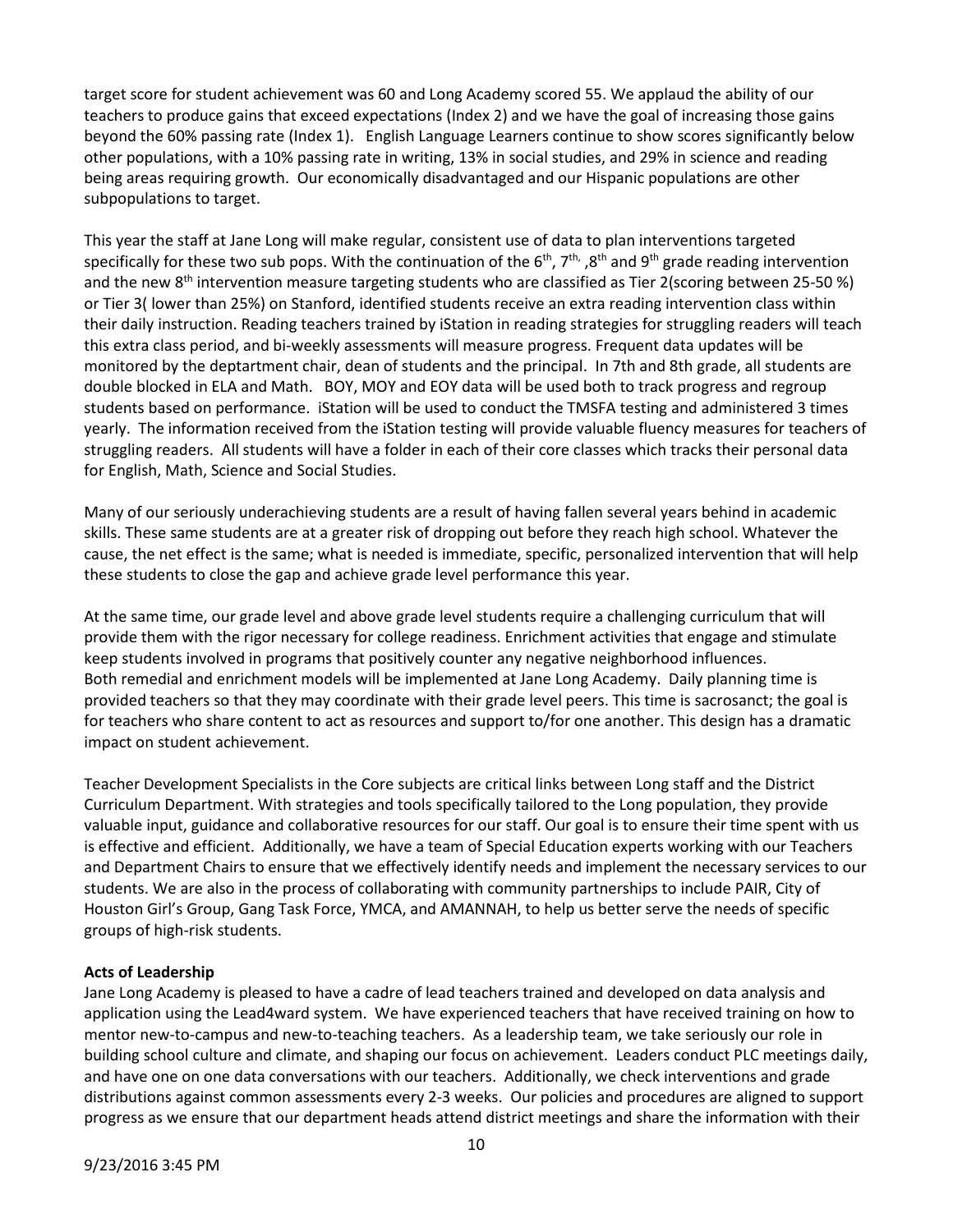respective teams. We use EdPlan to inspect assessment practices and let the data drive the instruction and reteaching. The TDS and SPED teams work closely with our teachers and leaders. TDS runs a department data meeting once per month and as in attendance for our weekly department meetings and monthly faculty meetings. Appraisers are looking for student, class, and teacher data on display and being utilized when they visit classrooms. We will utilize APEX online review/trainings in ELA, MATH, Science and Social Studies.

### **Perceptions Analysis**

In the district's "Your Voice" survey, our school's overall rating is a C+. Of the parents that took the survey, 93% of them stated that they were satisfied with our school, which is a rise from 88% last year. Our school goal is to ensure that 100% of our parents are satisfied with our school. Other strengths that our parents stated include: communication, friendly school staff, teachers who motivate students to learn, and solid academic skills in reading. Some areas of growth include addressing school safety. Regarding bullying, 16% of parents strongly disagreed that Long Academy is free of bullying, violence, or gang activity.

Students reported that Long Academy expects them to get good grades, encourages them to work at their highest level, and that their teachers expect their students to work very hard for the grades they get. We must make sure students feel respected by adults at our school, and that students treat each other with respect. As well, Long needs to address the student perception that school rules are not always followed.

At Jane Long, we use data to drive instruction and we persevere in a safe environment. Students and Teachers alike understand our goals of high academic achievement, using data to drive instruction and ensuring a safe learning environment for all. Our school mantra is: "Good, Better, Best. Never let it rest. Until your good is better and your better is best!" A principal's coffee is held monthly where parents and school leaders can speak about a wide variety of subjects from grades and safety to best practices. Parents attend education programs through Principal's Coffees and Parent Engagement Workshops. Parents have learned how to use Gradespeed to check student attendance and grade and other computer training. We host a variety of community events such as content-themed nights, International Day, Career Day, White Coat Ceremony and Resume building workshops.

Following the in-depth data analysis, needs assessment and development of the campus SIP, Jane Long Academy demonstrates the following needs:

| Performance                        | Met? | Unmet or barely met      | Student Group(s)       | Needs addressed    |
|------------------------------------|------|--------------------------|------------------------|--------------------|
| Index                              | Y/N  | Subject(s) / Measure(s)? | <b>Below Standard?</b> | in the following   |
|                                    |      |                          |                        | SIP Goal(s):       |
| <b>Texas Accountability System</b> |      |                          |                        |                    |
| I. Student Achievement             | No   | 55% out of 60%           | Hispanic, White, ELL   | Goal Area I and II |
| II. Student Progress               | Yes  | <b>Exceeded measure</b>  | White, ELL             | Goal Area I and II |
| III. Closing Gaps                  | Yes  | Met standards            | Hispanic, ED           | Goal Area I and II |
| IV. Postsecondary Readiness        | Yes  | Exceeded measure         | Hispanic, White,       | Goal Area III      |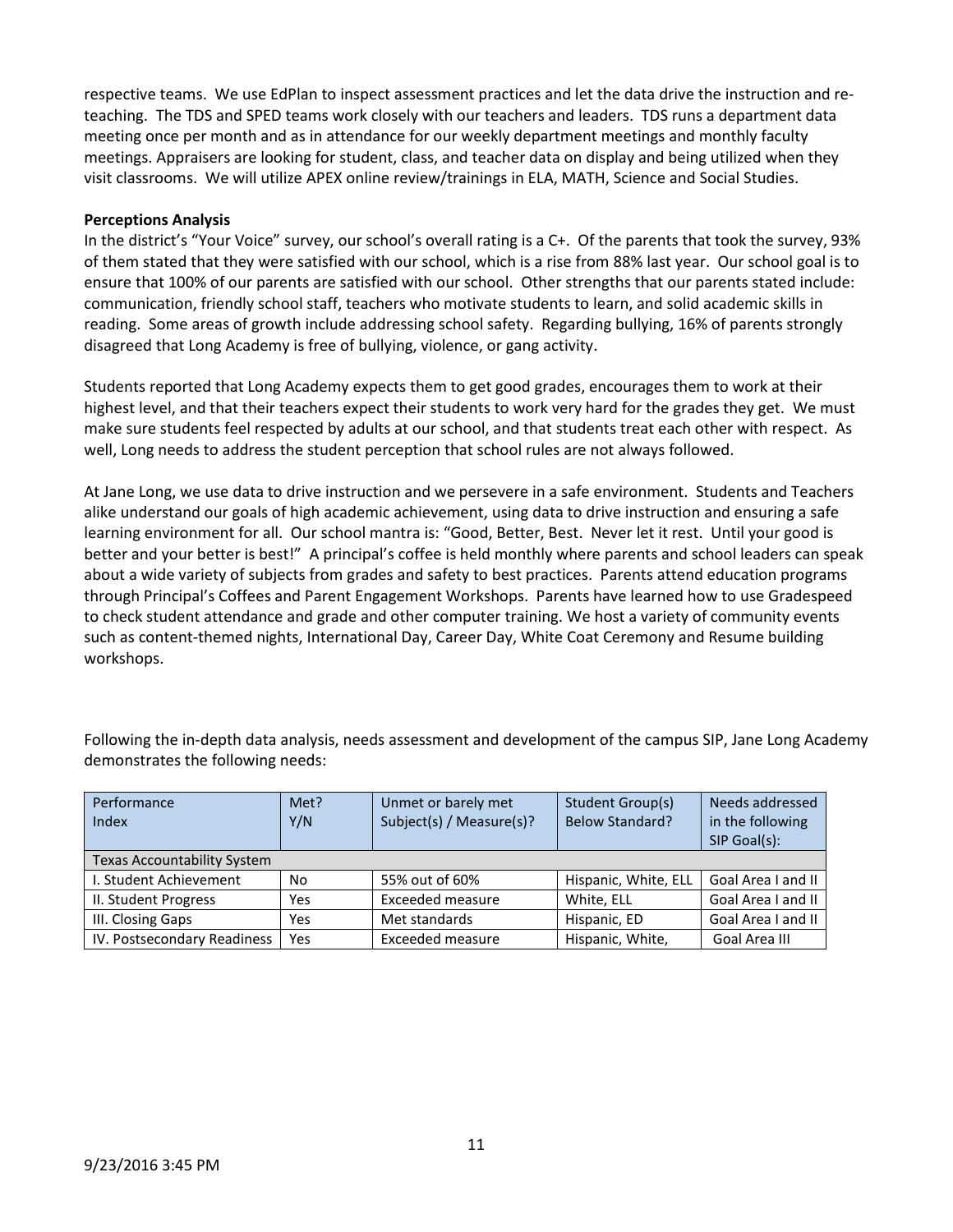### *STAFF DEVELOPMENT PLANS*

We have hired 27 teachers new to Jane Long Academy. We have paired teachers new to teaching with mentors, and teachers new to Jane Long with buddies, both of whom are experienced, knowledgeable guides. Continuing support includes monthly new teacher clinics, formal new teacher development activities, and informal new teacher support through grade level PLC meetings and content area collaboration. All staff attended our initial two weeks of professional development which included CHAMPS classroom management, Literacy in the Middle and school-wide reading and writing initiatives, Lead4ward and data analysis and implementation, and Power UP technology integration, as well as Blood borne pathogens, Children Protective Services, Bullying, Sexual Harassment, and Food Allergy training. The Jane Long Math Team attended RUSMPS (2 week Rice Math Teaching Workshop) and teachers attended NMSI training during the summer. The Early Adopter Teachers and Administration attended a week long Lead4ward conference and they will be training the staff during the school year. Our LOTE teachers attended the AP institute over the summer. We provided one week of curriculum training to lead teachers this summer. Our plan is to provide ELL and SIOP strategies school wide during early dismissal days. We will also continue writing and checking for understanding strategies school wide professional development.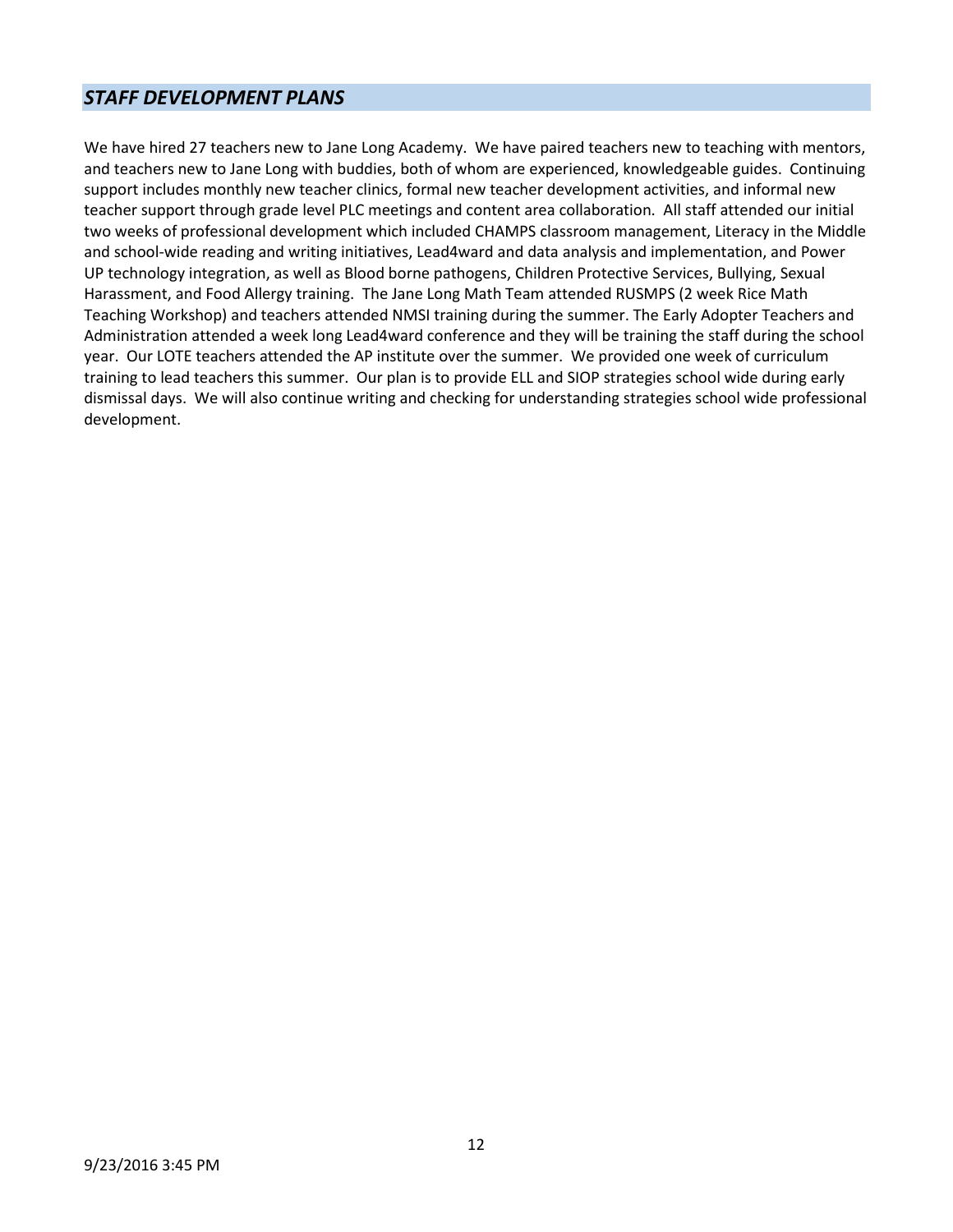### **SIP Part 2: Goals & Objectives**

Based on the Data Analysis and Needs Assessment, the following Goals and *Measurable* Objectives must be developed to address the identified needs:

#### **Goal Area I: Increase Student Achievement (HISD Goal 1)**

- 1. Reading
- 2. Mathematics
- 3. Accountability and Federal System Safeguards
- 4. Index 4 Goals
	- a. Dropout Prevention / Graduation Rate Improvement (MS,HS)
	- b. Ninth Grade Promotion (HS)
	- c. Advanced Course / Dual Credit Enrollment (HS)
	- d. AP/IB Exams Participation and Scores (HS)
	- e. PSAT/SAT/ACT Participation and Scores (HS)
	- f. College Readiness (ES,MS,HS)
- 5. Attendance
- 6. Highly Qualified and Effective Teachers, Administrators and Paraprofessionals

#### **Goal Area II: Improve Safety, Public Support, and Confidence (HISD Goals 3, 5)**

- a. Bullying Prevention
- b. Child Abuse & Sexual Abuse Prevention
- c. Coordinated Health Program (Elementary, Middle, and K-8 Campuses Required)
- d. Dating Violence Awareness
- e. Discipline Management Safe Environments
	- a. DAEP Referrals
	- b. Special Education In-school Suspension
	- c. Special Education Out-of-School Suspension
- f. Drug, Tobacco, Alcohol Prevention
- g. Suicide Prevention
- h. Parent and Community Involvement

### **Goal Area III: Special Population Goals & Strategies**

- a. Gifted & Talented Program
- b. Special Education Program
	- a. STAAR/EOC Participation
	- b. Representation
		- i. Overall
		- ii. African-American
		- iii. Hispanic
		- iv. ELL
	- c. Placement in Instructional Setting 40/41
- c. Economically Disadvantaged
	- a. STAAR/EOC Participation
- d. English Language Learners
	- a. STAAR/EOC Participation
	- b. TELPAS Reading and Composite Scores
- e. Dyslexia Program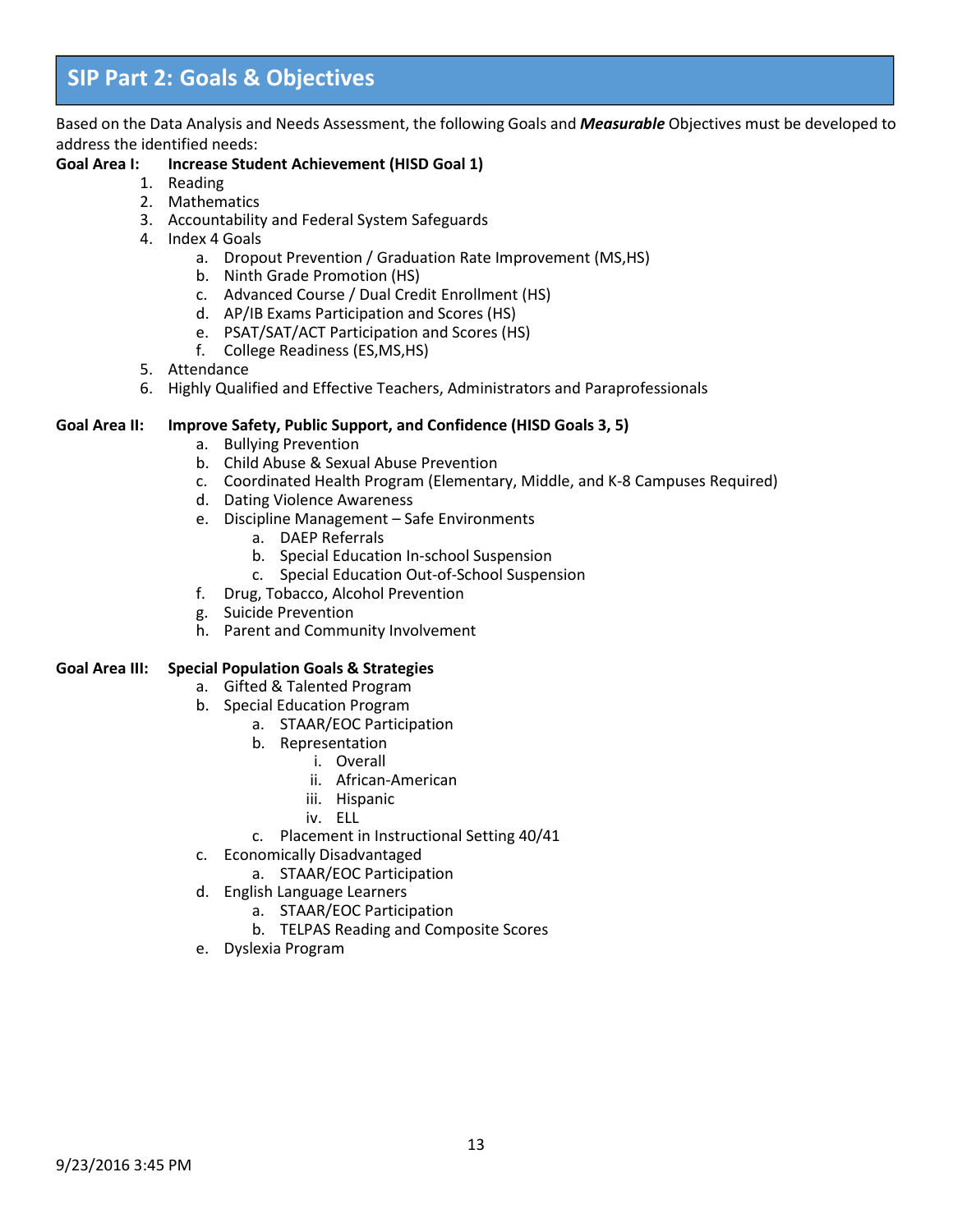#### **GOAL AREA 1 – Student Achievement: Reading**

| <b>Priority Need:</b>              | There will be a 10% increase in ELA and Writing STAAR scores across all grade levels.                                                              |
|------------------------------------|----------------------------------------------------------------------------------------------------------------------------------------------------|
| <b>Critical Success Factor(s):</b> | CSF 1 Improve Academic Performance, CSF 2 Increase the Use of Quality Data to Drive Instruction, CSF 7 Increase Teacher Qu                         |
| Goal:                              | , STAAR ELA 6 <sup>th</sup> – 60%; 7 <sup>th</sup> – 60%, 8 <sup>th</sup> – 70%, Writing: 7 <sup>th</sup> – 55%; English I: 100%, English II: 100% |

| <b>Measurable Objective</b> | <b>Strategy</b>               | <b>Title of Staff Member</b> | <b>Resources</b>               | <b>Timeline</b> | Milestones/                 |
|-----------------------------|-------------------------------|------------------------------|--------------------------------|-----------------|-----------------------------|
|                             |                               | <b>Responsible</b>           |                                |                 | <b>Formative Evaluation</b> |
| To improve ELA scores       | <b>Build academic English</b> | * All Teachers               | Houston ISD Hub                | Year long       | BOY, DLA, Snapshot,         |
| across the campus and       | skills through a school       | * Department Chairs          | <b>Active Classrooms</b>       | implementation  | MOY, IOWA, STAAR &          |
| increase literacy plan      | wide writing initiative.      | * Dean of Students           | <b>Master Courses</b>          |                 | EOY, Teacher created        |
| focus of reading            | Monitor plans and             | * Instructional Specialist   | Lead4ward                      |                 | common assessments,         |
| comprehension               | instruction                   | * TDS                        | iStation                       |                 | iStation, Achieve 3000,     |
| resulting in proficient     | Rigor training, SIOP          | * Principal                  | <b>Planning Guides</b>         |                 | PSAT 8-9, Naviance, TSI     |
| readers who can             | training and literacy         |                              | <b>TDS</b>                     |                 |                             |
| decode vocabulary and       | professional                  |                              | Diagnostic test data           |                 |                             |
| understand text.            | development                   |                              | Lead4ward                      |                 |                             |
|                             | Monitor pacing and use        |                              | <b>ESL Reading Smart</b>       |                 |                             |
|                             | of guide                      |                              | EdPlan                         |                 |                             |
|                             | Curriculum and data           |                              | <b>QTELL</b>                   |                 |                             |
|                             | study                         |                              | <b>APEX</b>                    |                 |                             |
|                             | <b>QTEL and Literacy</b>      |                              | GF1-101 \$20,000               |                 |                             |
|                             | <b>Routines PD</b>            |                              | <b>Instructional Supplies</b>  |                 |                             |
|                             | Use of High Yield             |                              | GF1-137 \$62,624               |                 |                             |
|                             | <b>Strategies</b>             |                              | Writing/Reading                |                 |                             |
|                             | Double Block                  |                              | Teacher extra duty pay         |                 |                             |
|                             | ELA/Reading - Ela             |                              | <b>Literacy Night</b>          |                 |                             |
|                             | <b>Tiered Master Schedule</b> |                              | <b>TDS</b>                     |                 |                             |
|                             | Double Block                  |                              | <b>Student Trackers</b>        |                 |                             |
|                             | Direct in-school              |                              | <b>Effective feedback</b>      |                 |                             |
|                             | response to                   |                              | <b>Classroom Trackers</b>      |                 |                             |
|                             | intervention                  |                              | Data Walls                     |                 |                             |
|                             |                               |                              | Achieve 3000                   |                 |                             |
|                             |                               |                              | A4E Teacher Dashboard          |                 |                             |
|                             |                               |                              | Study Isle                     |                 |                             |
|                             |                               |                              | Schoolwires                    |                 |                             |
|                             |                               |                              | Resource and Accountability PD |                 |                             |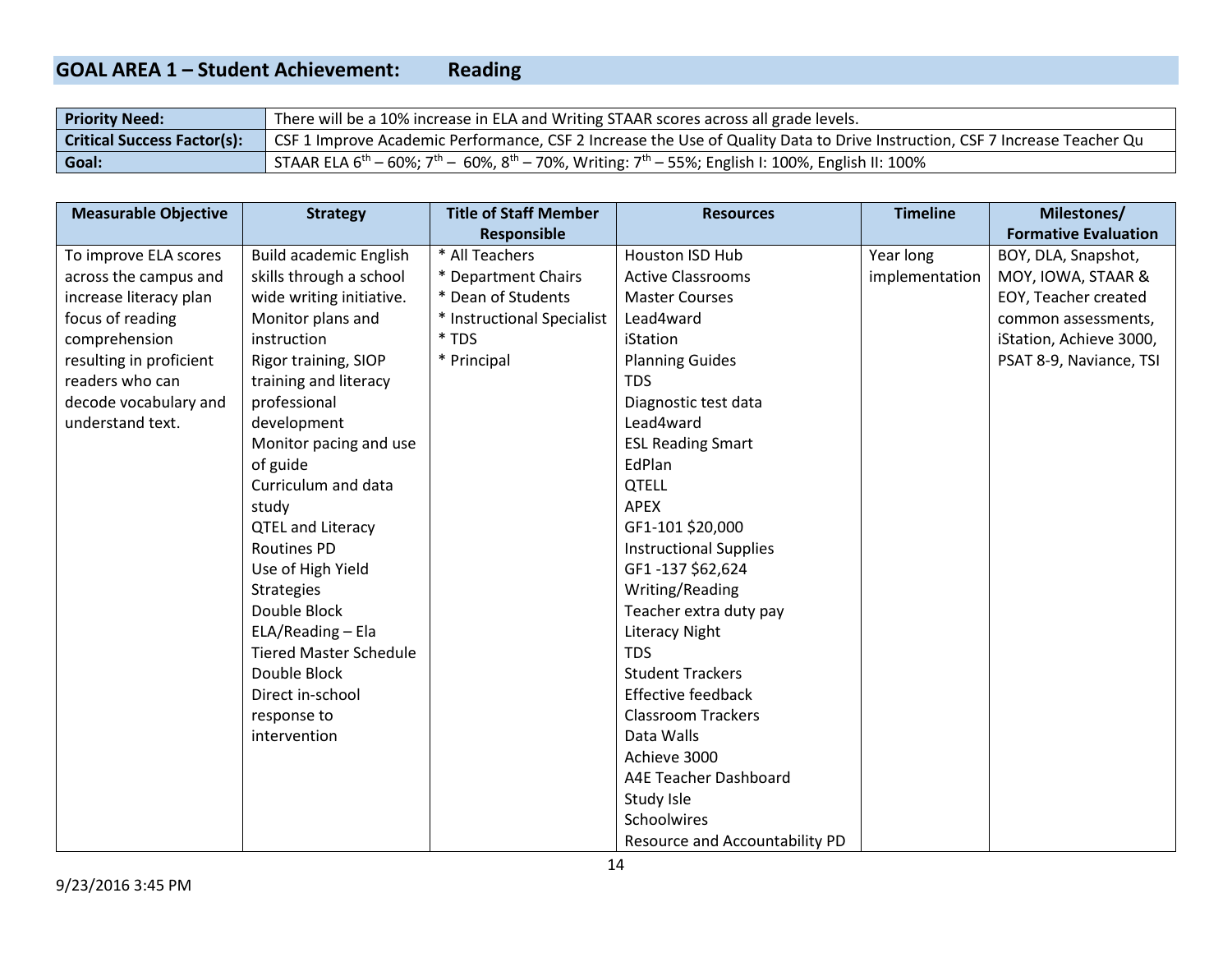|  | District NMSI PD        |  |
|--|-------------------------|--|
|  | Rice AP PD              |  |
|  | Doug Fisher Literacy PD |  |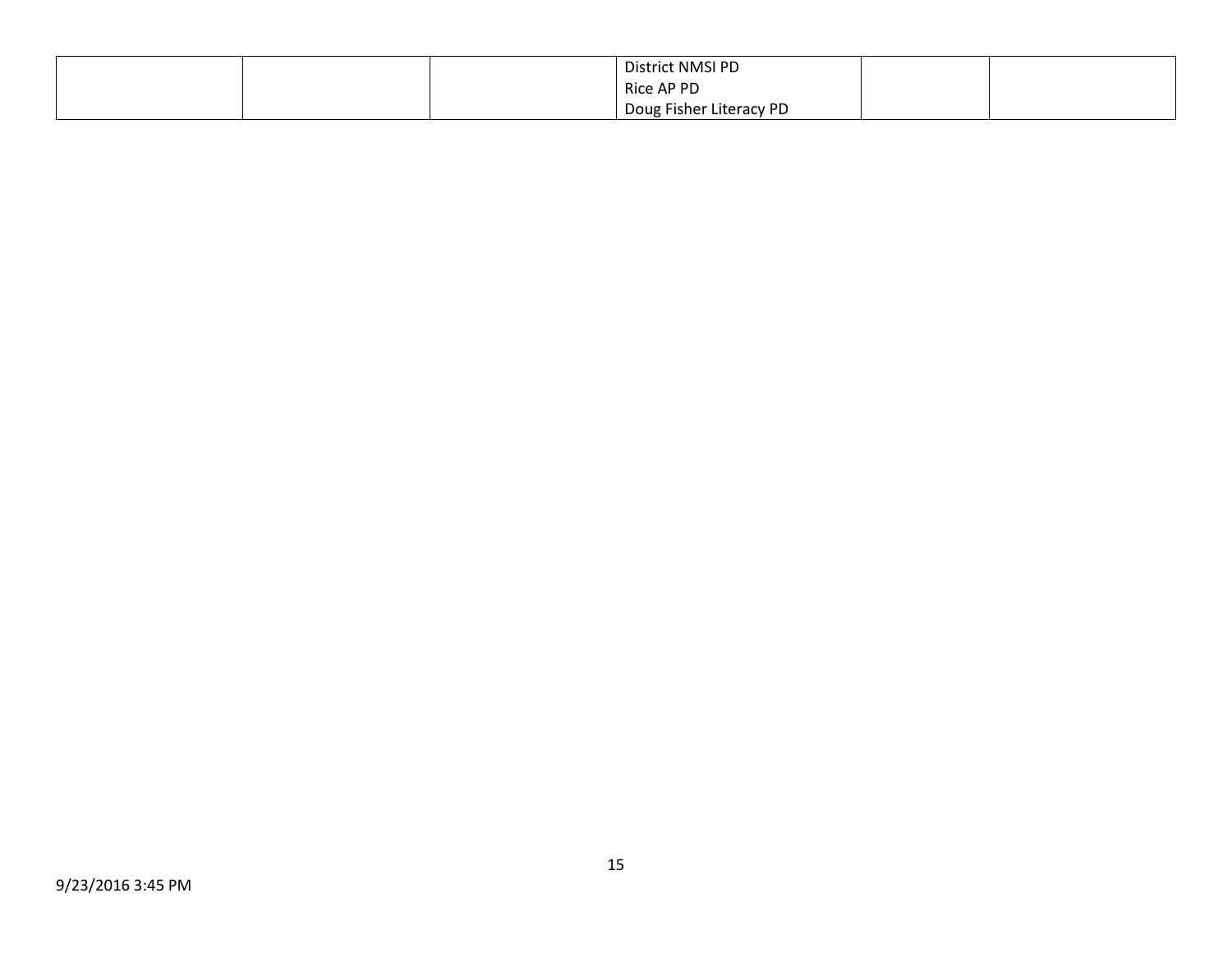### **GOAL AREA 1 – Student Achievement: Math**

| <b>Priority Need:</b>              |                                   | There will be a 10% increase in STAAR Math Scores across all grade levels.                                               |                               |                 |                             |
|------------------------------------|-----------------------------------|--------------------------------------------------------------------------------------------------------------------------|-------------------------------|-----------------|-----------------------------|
| <b>Critical Success Factor(s):</b> |                                   | CSF 1, Improve Academic Performance, CSF2 Increase the Use of Quality Data to Drive Instruction, CSF 7, Increase Teacher |                               |                 |                             |
|                                    | Quality.                          |                                                                                                                          |                               |                 |                             |
| Goal:                              |                                   | <b>STAAR:</b> $6^{th}$ - 60%; $7^{th}$ - 60%; $8^{th}$ - 60%; <b>EOC:</b> Alg I- 100% Alg II-100%;                       |                               |                 |                             |
| <b>Measurable</b>                  | <b>Strategy</b>                   | <b>Title of Staff Member</b>                                                                                             | <b>Resources</b>              | <b>Timeline</b> | Milestones/                 |
| <b>Objective</b>                   |                                   | Responsible                                                                                                              |                               |                 | <b>Formative Evaluation</b> |
| Reach all                          | Align differentiation in math     | All Teachers Department                                                                                                  | *Lead4ward                    | *Daily          | BOY, DLA, Snapshot,         |
| subpopulations and                 | movement by building PLC and      | Chairs                                                                                                                   | *Think through Math           | *Monthly        | MOY, IOWA, STAAR &          |
| increase scores                    | conducting effective department   | Dean of Students                                                                                                         | *TDS                          | *Yearlong       | EOY, Teacher created        |
|                                    | meetings.                         | <b>Instructional Specialist</b>                                                                                          | *Agile Minds                  |                 | common assessments,         |
|                                    | Teach readiness and supporting    | <b>TDS</b>                                                                                                               | *Double block Math            |                 | iStation, Achieve 3000,     |
|                                    | standards with fidelity.          | Principal                                                                                                                | for all students              |                 | PSAT 8-9, Naviance, TSI     |
|                                    | Improve student vocabulary        |                                                                                                                          | *GF1-101 \$20,000             |                 |                             |
|                                    | development to help students read |                                                                                                                          | <b>Instructional Supplies</b> |                 |                             |
|                                    | and learn the language of Math.   |                                                                                                                          | *Think through Math           |                 |                             |
|                                    | Tiered master schedule            |                                                                                                                          | *Math Night                   |                 |                             |
|                                    | Direct response to in school      |                                                                                                                          | *Data Walls                   |                 |                             |
|                                    | intervention                      |                                                                                                                          |                               |                 |                             |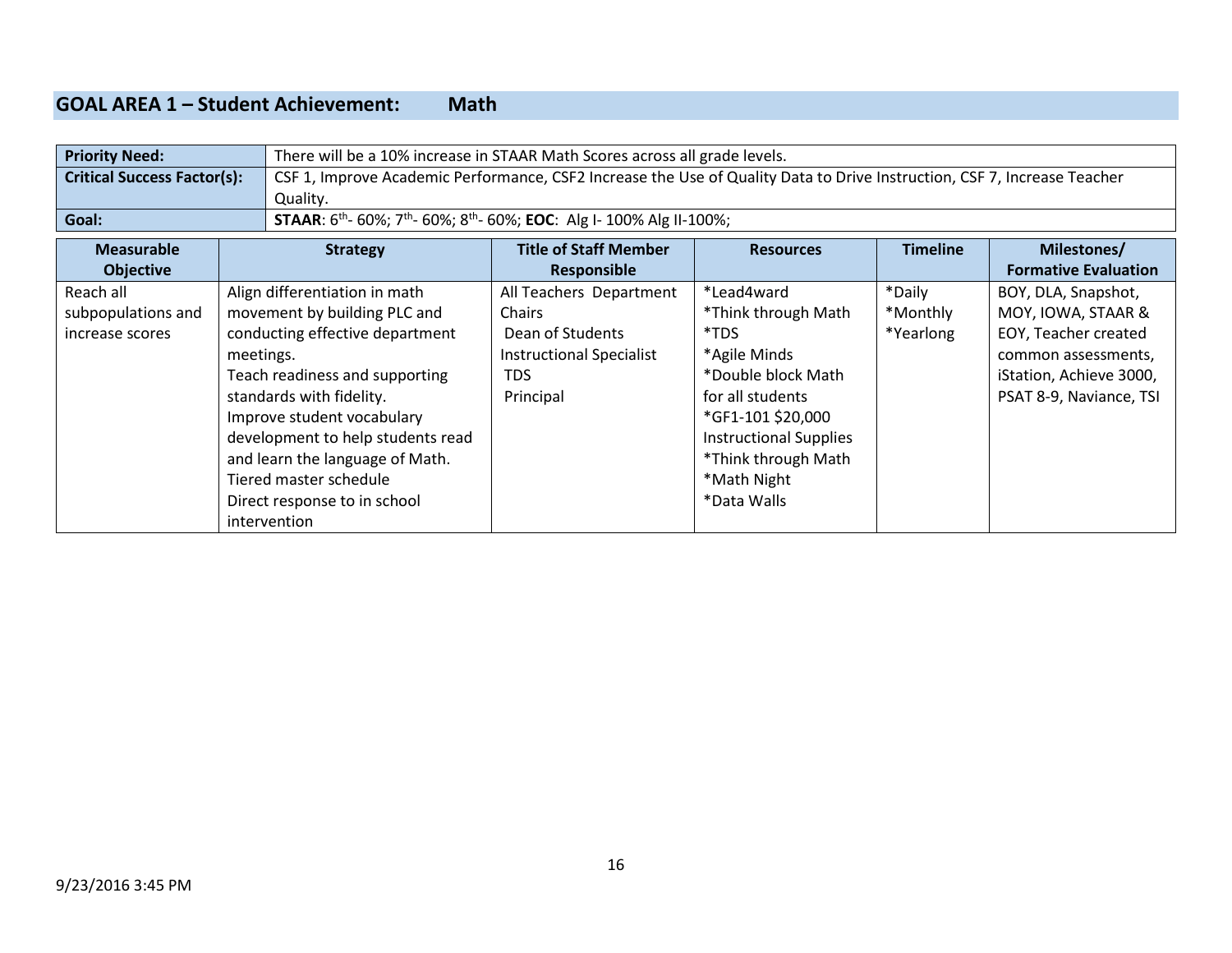### **GOAL AREA 1 Student Achievement: Performance Index - Student Achievement/Student Progress/Closing Gaps/Postsecondary**

| <b>Priority Need:</b>              |                                                                                                                               | Strengthening the performance of our subpopulations, especially with English Language Learners and Hispanics on Reading, |                               |                 |                             |
|------------------------------------|-------------------------------------------------------------------------------------------------------------------------------|--------------------------------------------------------------------------------------------------------------------------|-------------------------------|-----------------|-----------------------------|
|                                    | Writing, and Social Studies                                                                                                   |                                                                                                                          |                               |                 |                             |
| <b>Critical Success Factor(s):</b> |                                                                                                                               | CSF1, Improve Academic Performance, CSF2 Increase the Use of Quality Data to Drive Instruction, CSF7, Increase Teacher   |                               |                 |                             |
|                                    | Quality.                                                                                                                      |                                                                                                                          |                               |                 |                             |
| Goal:                              | Minimum increases to 40% passing rate for English Language Learners across all tests, and an increase to 60% passing rate for |                                                                                                                          |                               |                 |                             |
|                                    | Hispanics in all subject areas                                                                                                |                                                                                                                          |                               |                 |                             |
|                                    |                                                                                                                               |                                                                                                                          |                               |                 |                             |
| <b>Measureable Objective</b>       | <b>Strategy</b>                                                                                                               | <b>Title of Staff</b>                                                                                                    | <b>Resources</b>              | <b>Timeline</b> | Milestones/                 |
|                                    |                                                                                                                               | <b>Member Responsible</b>                                                                                                |                               |                 | <b>Formative Evaluation</b> |
| Reach all                          | Align differentiation by building PLC                                                                                         | All Teachers                                                                                                             | *Lead4ward                    | *Daily          | BOY, MOY, EOY,              |
| subpopulations and                 | and conducting effective                                                                                                      | <b>Department Chairs</b>                                                                                                 | *Think through Math           | *Monthly        | Snapshot, DLA,              |
| increase scores                    | department meetings.                                                                                                          | Dean of Students                                                                                                         | *TDS                          | *Yearlong       | <b>Common Assessments</b>   |
|                                    | Teach readiness and supporting                                                                                                | Instructional                                                                                                            | *Agile Minds                  |                 |                             |
|                                    | standards with fidelity.                                                                                                      | Specialist                                                                                                               | *Double block Math            |                 |                             |
|                                    | Improve student vocabulary                                                                                                    | <b>TDS</b>                                                                                                               | for all students              |                 |                             |
|                                    | development to help students read                                                                                             | Principal                                                                                                                | *GF1-101 \$20,000             |                 |                             |
|                                    | and learn the language of Math.                                                                                               |                                                                                                                          | <b>Instructional Supplies</b> |                 |                             |
|                                    | Tiered master schedule                                                                                                        |                                                                                                                          | *Think through Math           |                 |                             |
|                                    | Direct response to in school                                                                                                  |                                                                                                                          | *Math Night                   |                 |                             |
|                                    | intervention                                                                                                                  |                                                                                                                          | *Data Walls                   |                 |                             |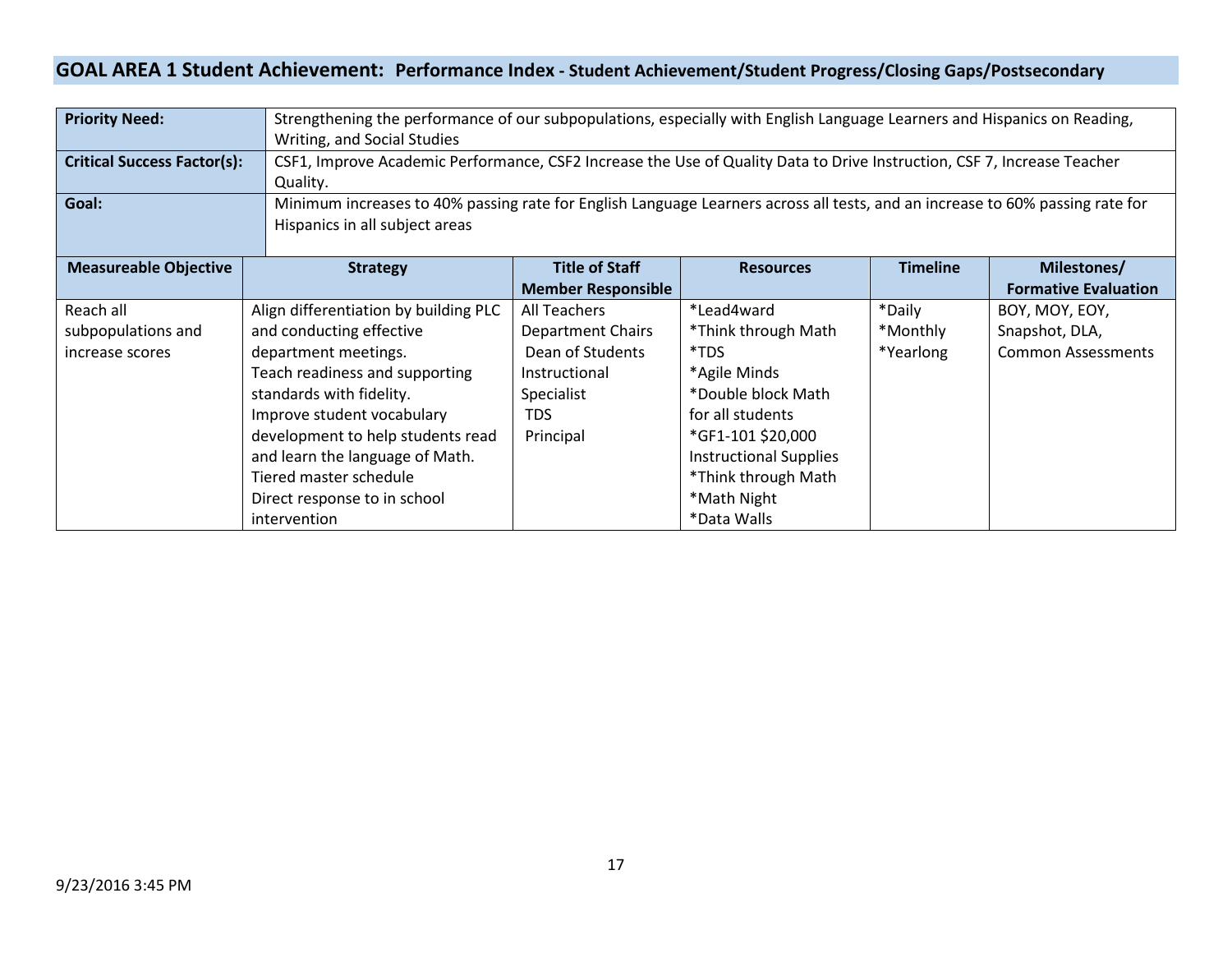### **OAL AREA 1 – Student Achievement: Attendance**

| <b>Priority Need:</b>              | lncrease our attendance rate from 94.1%                                                                                   |
|------------------------------------|---------------------------------------------------------------------------------------------------------------------------|
| <b>Critical Success Factor(s):</b> | CSF 3 Leadership Effectiveness, CSF 4 Increase Learning Time, CSF 5 Family and Community Engagement, CSF 6 School Climate |
| Goal:                              | Increase our attendance rate at least 1.9% to 96%                                                                         |

| <b>Measurable Objective</b> | <b>Strategy</b>                | <b>Title of Staff</b>  | <b>Resources</b>       | <b>Timeline</b> | Milestones/                 |
|-----------------------------|--------------------------------|------------------------|------------------------|-----------------|-----------------------------|
|                             |                                | <b>Member</b>          |                        |                 | <b>Formative Evaluation</b> |
|                             |                                | <b>Responsible</b>     |                        |                 |                             |
| Increase our attendance     | Ensure call-outs and adequate  | All Teachers           | Daily membership       | *Daily          | Daily membership            |
| rate to 96% from 94.1%      | procedures for absences        | <b>Office Staff</b>    | reporting              | *Monthly        | reporting                   |
|                             | investigation                  | Dean of                | Data trends on illness | *Yearlong       |                             |
|                             | Recognize and reward students  | Students               | absences               |                 |                             |
|                             | for good attendance            | Police Officer         | Data from truancy      |                 |                             |
|                             | Empower teachers to note       | Social Worker          | officer                |                 |                             |
|                             | absence patterns and report    | <b>Truancy Officer</b> | Data from gang task    |                 |                             |
|                             | Increase school climate and    | Principal              | force                  |                 |                             |
|                             | sense of community to limit    |                        |                        |                 |                             |
|                             | absences                       |                        |                        |                 |                             |
|                             | Appeal to parents and families |                        |                        |                 |                             |
|                             | to invest in attendance        |                        |                        |                 |                             |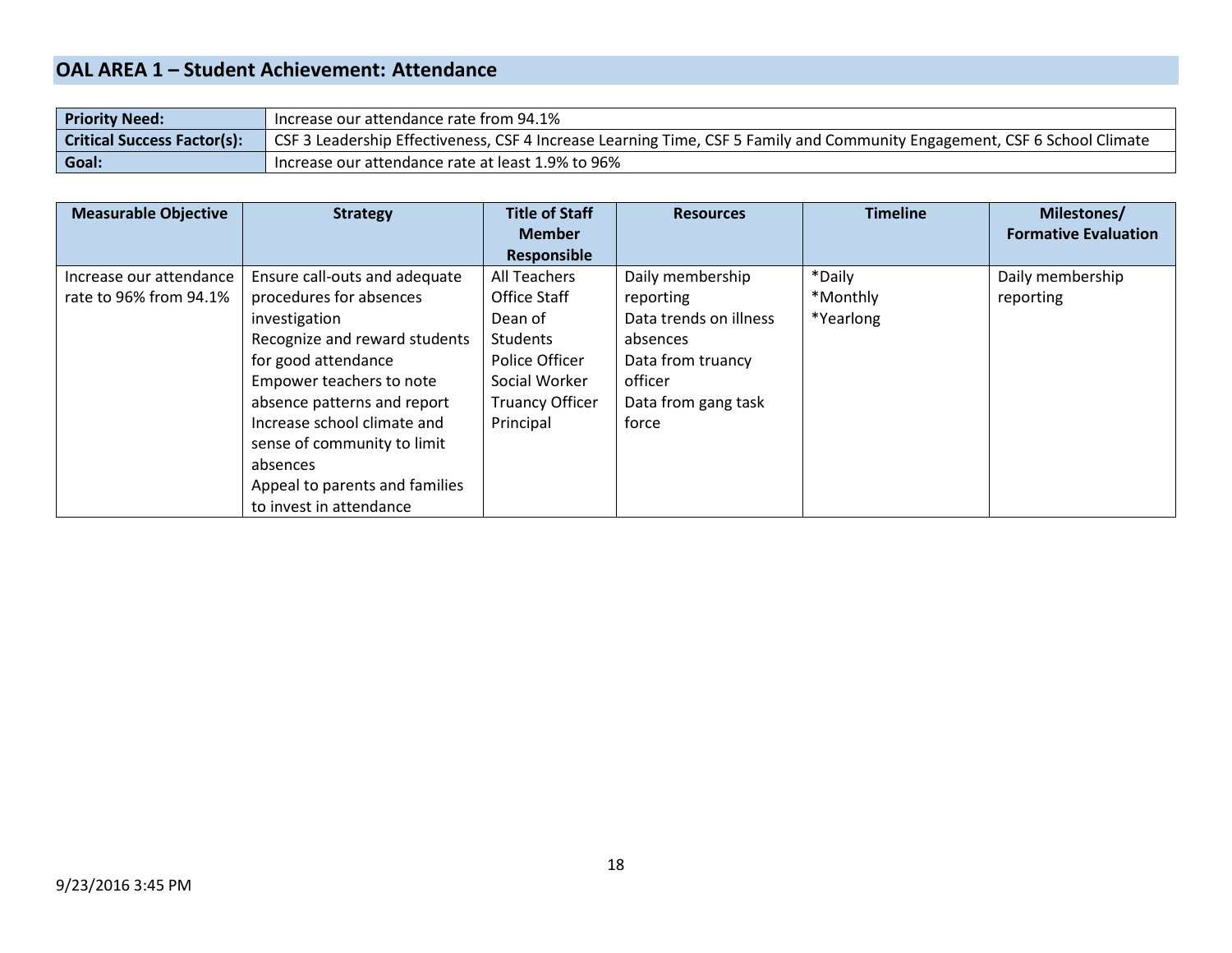### **Goal Area 2 - Improve Safety, Public Support, and Confidence: Student Discipline – Reducing Disproportionality in Out of School Suspension**

| <b>Priority Need:</b>              | Lower the number and disproportionality of disciplinary suspensions                                                          |
|------------------------------------|------------------------------------------------------------------------------------------------------------------------------|
| <b>Critical Success Factor(s):</b> | CSF 2 Quality Data, CSF 3 Leadership Effectiveness, CSF 4 Increase Learning Time, CSF 5 Family and Community Engagement, CSF |
|                                    | 6 School Climate                                                                                                             |
| Goal:                              | Decrease suspensions by 10% and bring proportionality of suspensions within 5% of population                                 |

| <b>Measurable Objective</b> | <b>Strategy</b>          | <b>Title of Staff Member</b>    | <b>Resources</b>            | <b>Timeline</b> | Milestones/                 |
|-----------------------------|--------------------------|---------------------------------|-----------------------------|-----------------|-----------------------------|
|                             |                          | Responsible                     |                             |                 | <b>Formative Evaluation</b> |
| Decrease suspensions        | Emphasize school-wide    | All Teachers                    | CHAMPS training and         | Daily           | Weekly evaluation of        |
| by 10% and bring            | <b>CHAMPS</b> discipline | <b>Department Chairs</b>        | materials                   | Weekly          | teacher referral rates      |
| proportionality of          | training and             | Dean of Students                | <b>HISD Code of Conduct</b> | Monthly and     | and implementation of       |
| suspensions within 5%       | management               | <b>Instructional Specialist</b> |                             | Semester checks | CHAMPS;                     |
| of population               | Pro-actively teach       | Police Officer                  |                             |                 | Monthly evaluation of       |
|                             | behaviors and            | Social Worker                   |                             |                 | suspension rates and        |
|                             | expectations             | Principal                       |                             |                 | reasons                     |
|                             | Employ alternative       |                                 |                             |                 |                             |
|                             | forms of discipline      |                                 |                             |                 |                             |
|                             | Remediate                |                                 |                             |                 |                             |
|                             | misbehaviors before      |                                 |                             |                 |                             |
|                             | they elevate into        |                                 |                             |                 |                             |
|                             | suspensions              |                                 |                             |                 |                             |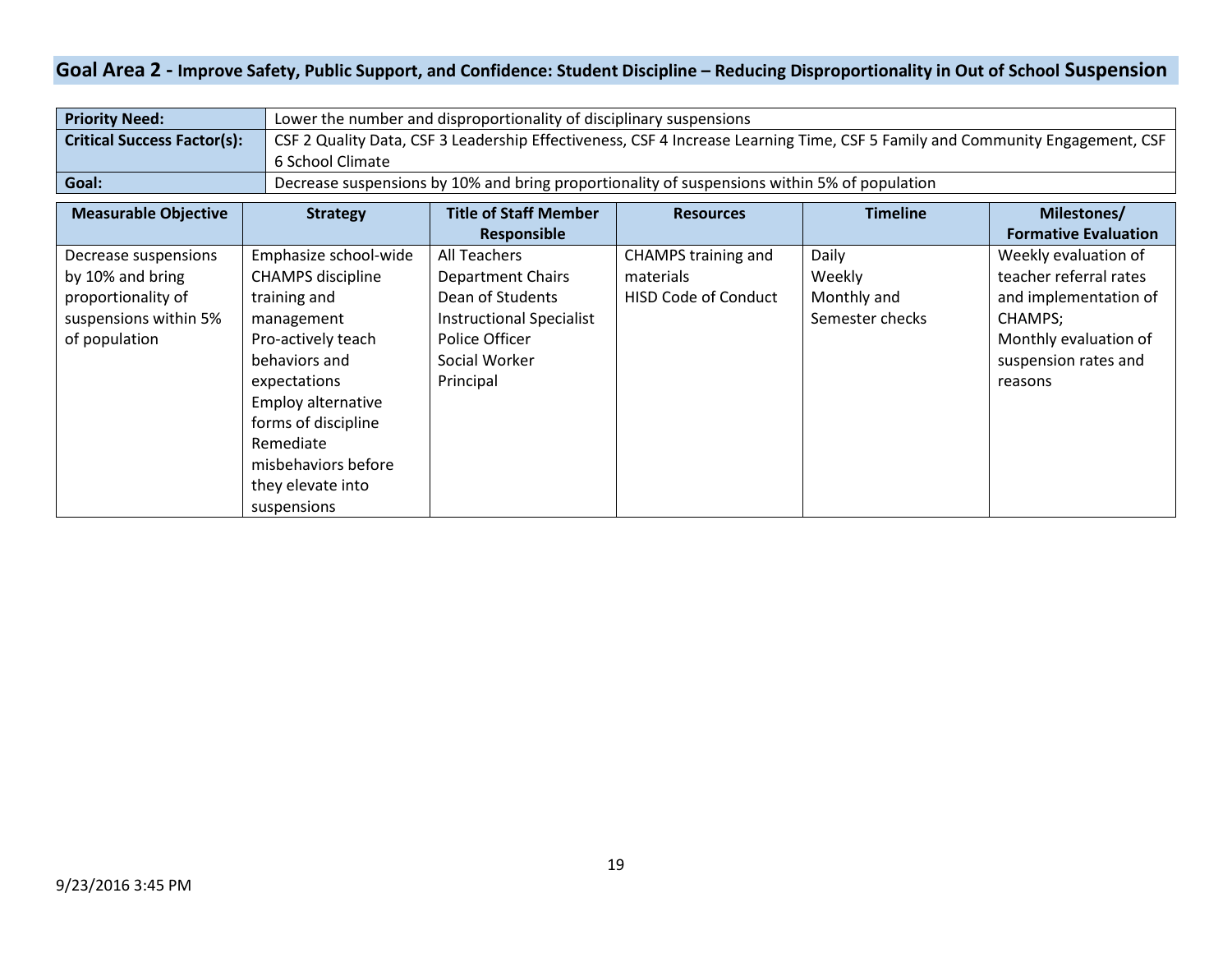#### **GOAL AREA 2 - Improve Safety, Public Support, and Confidence:** Safety

| <b>Priority Need:</b>              | Increase the safety of our campus and limit the number of safety issues on our campus                          |
|------------------------------------|----------------------------------------------------------------------------------------------------------------|
| <b>Critical Success Factor(s):</b> | CSF 1 Use of Data, CSF 3 Leadership Effectiveness, CSF 5 Family and Community Engagement, CSF 6 School Climate |
| Goal:                              | Decrease by 25% the number of safety-related incidents on our campus                                           |

| <b>Measurable Objective</b> | <b>Strategy</b>          | <b>Title of Staff Member</b> | <b>Resources</b>         | <b>Timeline</b> | Milestones/                 |
|-----------------------------|--------------------------|------------------------------|--------------------------|-----------------|-----------------------------|
|                             |                          | Responsible                  |                          |                 | <b>Formative Evaluation</b> |
| Decrease by 25% the         | Monthly meetings of      | All teachers and staff       | School safety guidelines | Daily           | <b>Weekly and Semester</b>  |
| number of safety-           | the safety committee     | Police Officer               | District Safety          | Weekly and      | safety records              |
| related incidents on our    | with review of safety    | Social Worker                | Personnel                | Monthly checks  |                             |
| campus                      | concerns and             | Nurse                        |                          |                 |                             |
|                             | recommendations for      | <b>Safety Committee</b>      |                          |                 |                             |
|                             | remediation              | members                      |                          |                 |                             |
|                             | Regular fire drills, and |                              |                          |                 |                             |
|                             | lock down drills         |                              |                          |                 |                             |
|                             |                          |                              |                          |                 |                             |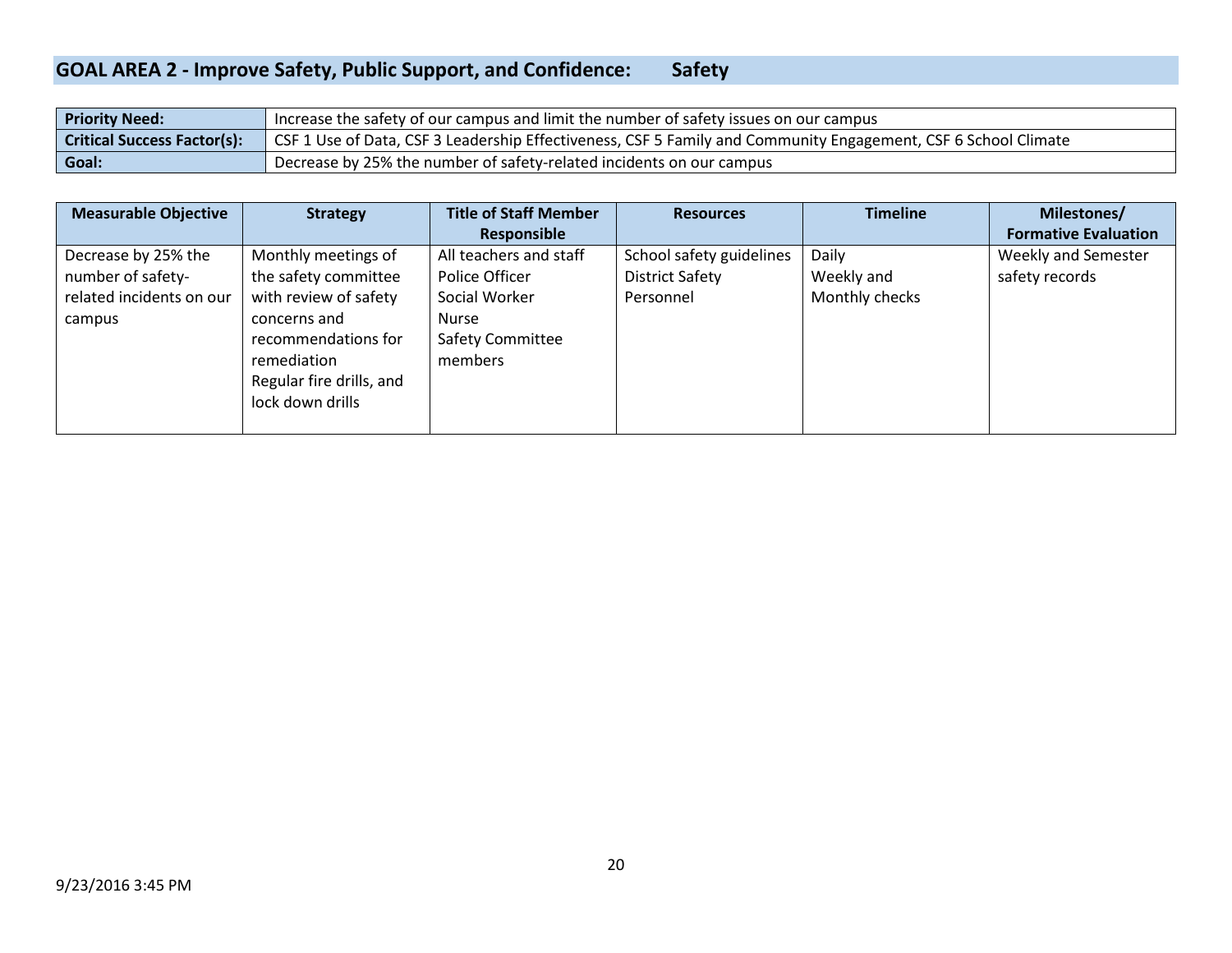#### **GOAL AREA 2 - Improve Safety, Public Support, and Confidence: Parent and Community Involvement**

| <b>Priority Need:</b>              | Increase parent and community involvement                                                                      |
|------------------------------------|----------------------------------------------------------------------------------------------------------------|
| <b>Critical Success Factor(s):</b> | GSF 1 Use of Data, CSF 3 Leadership Effectiveness, CSF 5 Family and Community Engagement, CSF 6 School Climate |
| Goal:                              | Hold two large and four smaller events for parents and community showcasing the school and programs            |

| <b>Measurable Objective</b> | <b>Strategy</b>          | <b>Title of Staff Member</b> | <b>Resources</b>      | <b>Timeline</b>    | Milestones/                 |
|-----------------------------|--------------------------|------------------------------|-----------------------|--------------------|-----------------------------|
|                             |                          | <b>Responsible</b>           |                       |                    | <b>Formative Evaluation</b> |
| Increase parent and         | Bring together           | Social Worker                | District calendars    | Weekly and monthly | One major fall and one      |
| community involvement       | community partners       | <b>Truancy Officer</b>       | Title I standards for | checks             | major spring event, plus    |
| by holding two large        | and school personnel to  | All teachers and staff       | community involvement |                    | two smaller events per      |
| and four smaller events     | create events for parent | Content Leads                |                       |                    | semester                    |
| for parents and             | and community            | <b>Sports Coaches</b>        |                       |                    |                             |
| community                   | involvement              | Fine Arts teachers           |                       |                    |                             |
|                             |                          | Deans                        |                       |                    |                             |
|                             |                          | Principal                    |                       |                    |                             |
|                             |                          | Community members            |                       |                    |                             |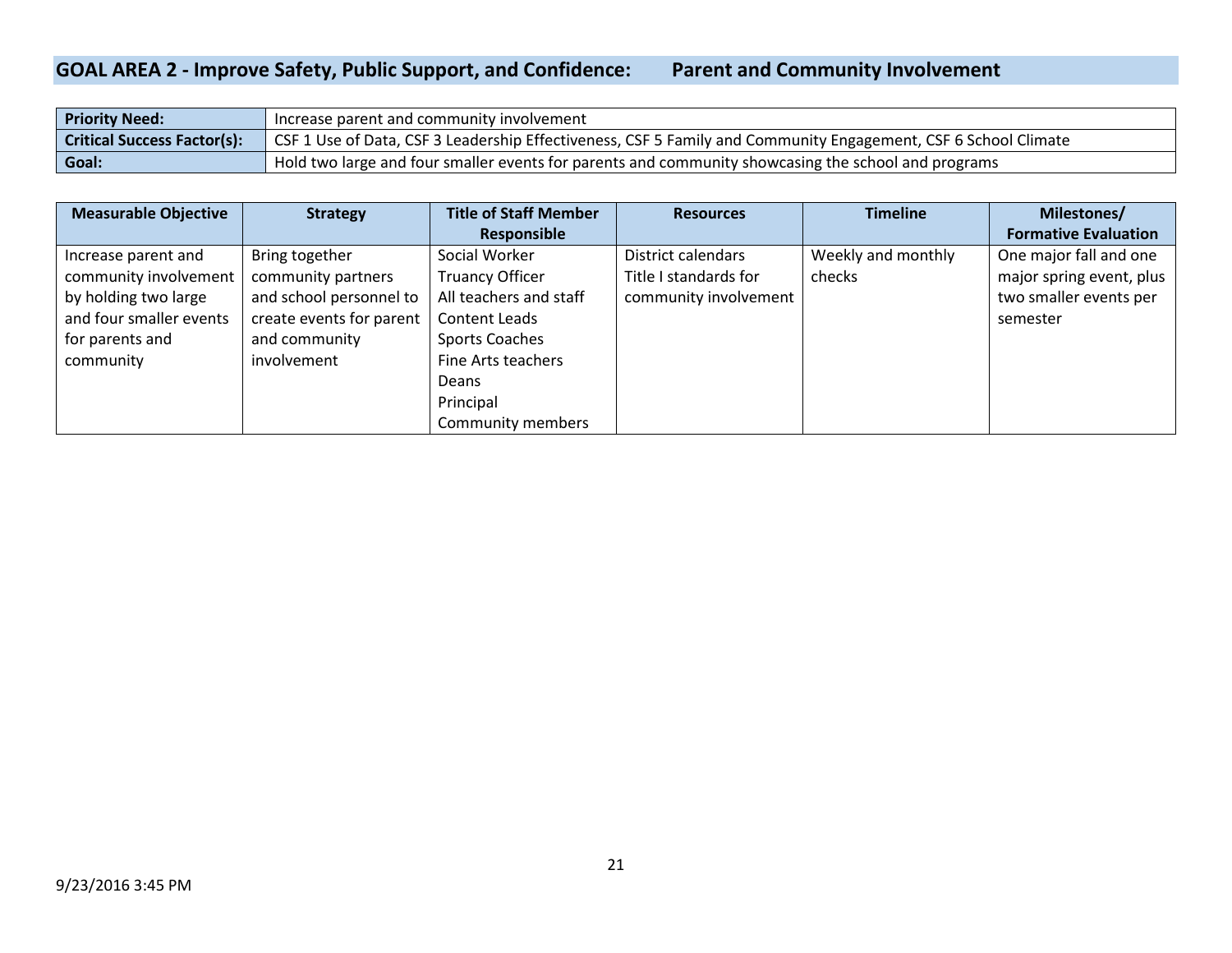### **GOAL AREA 2 - Improve Safety, Public Support, and Confidence: Coordinated Health Program (ES, MS and K-8 Campuses)**

| <b>Priority Need:</b>              | Ensure a comprehensive, coordinated health program                                          |
|------------------------------------|---------------------------------------------------------------------------------------------|
| <b>Critical Success Factor(s):</b> | CSF 3 Leadership Effectiveness, CSF 5 Family and Community Engagement, CFS 6 School Climate |
| Goal:                              | Ensure a coordinated health program servicing all of our students                           |

| <b>Measurable Objective</b> | <b>Strategy</b>          | <b>Title of Staff Member</b> | <b>Resources</b>    | <b>Timeline</b>        | Milestones/                 |
|-----------------------------|--------------------------|------------------------------|---------------------|------------------------|-----------------------------|
|                             |                          | Responsible                  |                     |                        | <b>Formative Evaluation</b> |
| Coordinating a              | Strengthen PE health     | <b>Nurse</b>                 | Health curricula    | Monthly activities and | Increase in the number      |
| comprehensive health        | content to include peer  | PE Coaches                   | Mandated health     | Semester checks        | of participants in health   |
| program ensuring the        | conflict and resolution, | Social Workers               | screenings          |                        | screenings and health       |
| health of the whole         | drug and alcohol         | Teachers and Staff           | Community resources |                        | education events,           |
| child                       | awareness, and healthy   | <b>Deans</b>                 |                     |                        | increase in the number      |
|                             | habits                   | Principal                    |                     |                        | of community                |
|                             | Coordinate with nurse    | Community members            |                     |                        | partnerships, increase      |
|                             | and health screenings    |                              |                     |                        | in reported overall         |
|                             | Strengthen eyeglasses    |                              |                     |                        | health on YourVoice         |
|                             | field trips and health   |                              |                     |                        | surveys                     |
|                             | check ups                |                              |                     |                        |                             |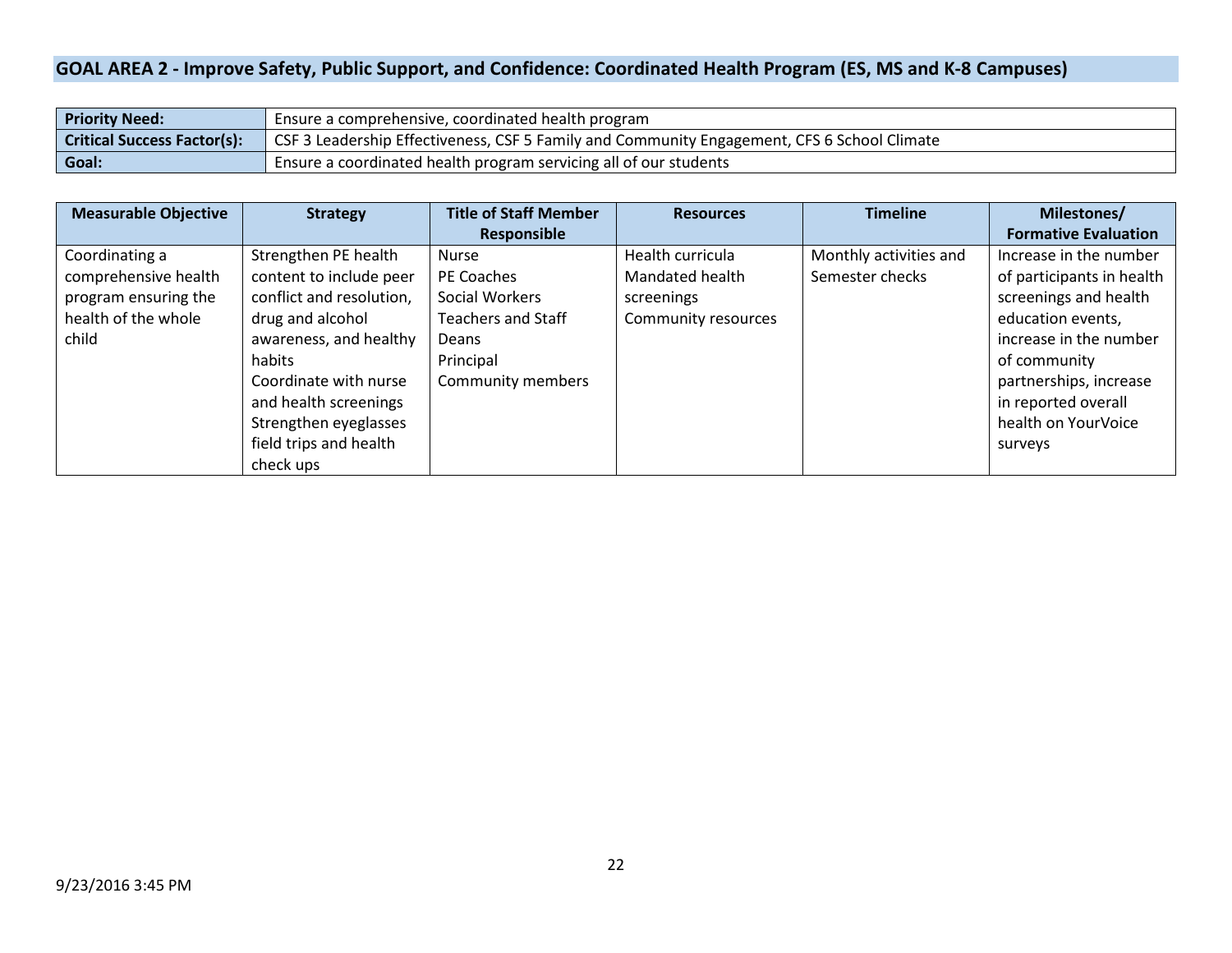### **GOAL AREA 3: Special Populations – Special Ed., Gifted and Talented, ELL, Econ. Disadvantaged, Dyslexia, At-Risk, etc.**

| <b>Priority Need:</b>              | Ensure equity of resources and performance for special populations                                                            |
|------------------------------------|-------------------------------------------------------------------------------------------------------------------------------|
| <b>Critical Success Factor(s):</b> | CSF 1 Academic Performance, CSF 2 Use of Data, CSF 3 Leadership Effectiveness, CSF 4 Increase Learning Time, CSF 5 Family and |
|                                    | Community Engagement, CSF 6 School Climate, CSF 7 Teacher Quality                                                             |
| Goal:                              | Ensure the needs of special populations students are being met 100% of the time                                               |

| <b>Measurable Objective</b> | <b>Strategy</b>           | <b>Title of Staff Member</b> | <b>Resources</b>       | <b>Timeline</b> | Milestones/                 |
|-----------------------------|---------------------------|------------------------------|------------------------|-----------------|-----------------------------|
|                             |                           | <b>Responsible</b>           |                        |                 | <b>Formative Evaluation</b> |
| Ensure the needs of         | Review ARD and 504        | Nurse                        | ARD and 504 Guidelines | Weekly          | Semester checks for         |
| special populations         | documentation to          | <b>SpEd Coordinator</b>      | Testing guidelines     | Monthly and     | adequate                    |
| students are being met      | ensure adequate           | <b>Testing Coordinator</b>   | Testing data           | Semester checks | differentiation and         |
| 100% of the time            | coverage of needs         | <b>Teachers and Staff</b>    |                        |                 | modification for our        |
|                             | Professional              | Deans                        |                        |                 | special populations and     |
|                             | development for           | Principal                    |                        |                 | semester checks for         |
|                             | teachers regarding        | <b>Community Members</b>     |                        |                 | their academic              |
|                             | modifications             |                              |                        |                 | performance                 |
|                             | Prep standardized         |                              |                        |                 |                             |
|                             | testing materials well in |                              |                        |                 |                             |
|                             | advance to ensure         |                              |                        |                 |                             |
|                             | adequate modifications    |                              |                        |                 |                             |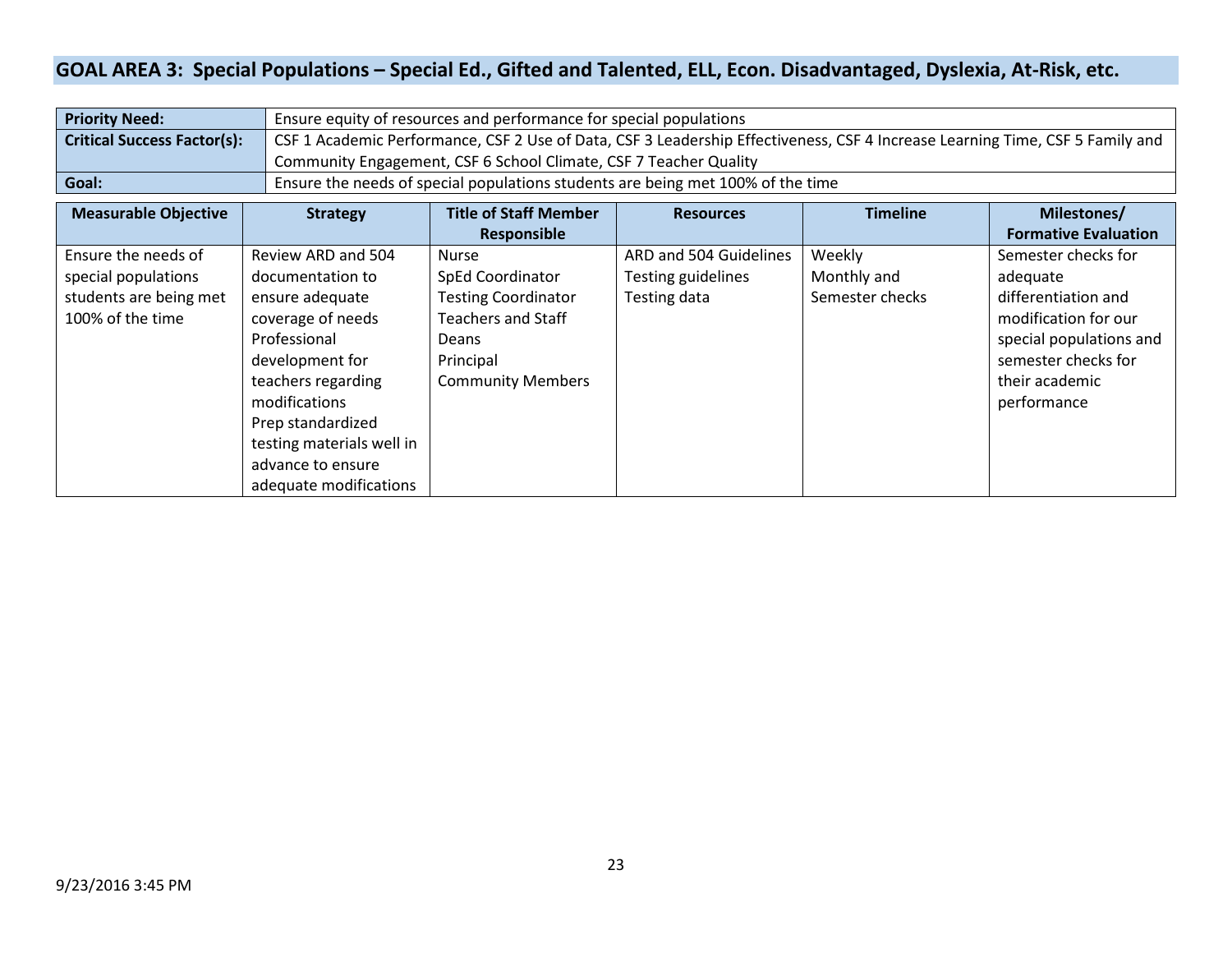### **SIP Part 3: Special Funding Goals**

### *Goal Area: Title I, Part A – 8 Required Components of Schoolwide Planning*

(Standard language provided, please update data.) Please complete the following information.

- **1. Comprehensive Needs Assessment** All data were reviewed for all students and student groups to identify areas of strength and areas of need in terms of student achievement, staff development, and parent involvement in relation to the state academic content standards and the state student academic achievement standards. PL 107-110 §1114(b)(1)(A) ; PL 107-110 §1115(d)(2)(A)
	- **Jane Long Academy has continued into its second year of success with a "met standards" rating and has seen improvements in many student performance measures. Focus areas of improvement include writing and social studies scores, as well as the performance of our Hispanic and our English Language Learners subpopulations**
- **2. Schoolwide Reform Strategies** Four (4) campus-specific, schoolwide reform strategies that will provide opportunities for all students to meet the advanced and proficient levels of student achievement are listed below. Strategies are based on scientifically-based research to increase achievement for each sub-group on state tests. PL 107-110 §1114(b)(1)(B) ; PL 107-110 §1001(9)
	- **1) Use of CHAMPS schoolwide classroom management and discipline system**
	- **2) Emphasis on data analysis and remediation through Lead4ward strategies and techniques**
	- **3) Reliance on targeted remediation and prescriptive assistance through during-school and after-school tutorials, Saturday classes, and boot-camp workshops**
	- **4) Extensive professional development opportunities for teachers ranging from 2 weeks PD in August to content specific PD from campus TDS and district personnel, to daily PLC PD on data, management, and curriculum**
- **3. High-Quality and Ongoing Professional Development** Jane Long Academy ensures high-quality and ongoing professional development for teachers, paraprofessionals and other staff members. Professional development includes the goals and objectives of the school-wide plan, and will receive the sustained, highquality professional development required to implement them. PL  $107-110 \text{ §}3115(c)(2)(D)$ ; PL  $107-110$  $$1114(b)(1)(D)$ 
	- **The process of high-quality professional development includes bringing in specialists such as CHAMPS directors, Teacher Development Specialists, and other district personnel, and ensuring adequate resources and follow up are provided for effective implementation**
	- **The process of ongoing professional development includes calendared opportunities for PD during the two weeks before school starts, during monthly early release days, and throughout daily PLC times. We actively set aside days for data analysis, pedagogy, CHAMPS and discipline management, and for curriculum development and collaboration**
- **4. Strategies to Increase Parental Involvement** Jane Long Academy identifies several strategies for parent and community engagement PL 107-110 §1118
	- **1) Orientation for new students and open house, including meet-the-teacher night**
	- **2) Principal's Coffee, SDMC meetings, PAC meetings, and other formal events**
	- **3) Newsletters, marquee updates, website announcements, and phone call-outs**
	- **4) Frequent showcases including sporting events, science, math and literacy nights, fine arts celebrations, and special ceremonies**
- **5. Ensure Smooth Transition for Students** The staff at Jane Long Academy seek to assist students and families in transitioning well to and from our school. PL 107-110  $$1114(b)(1)(G)$ ; PL 107-110  $§1115(c)(1)(D)$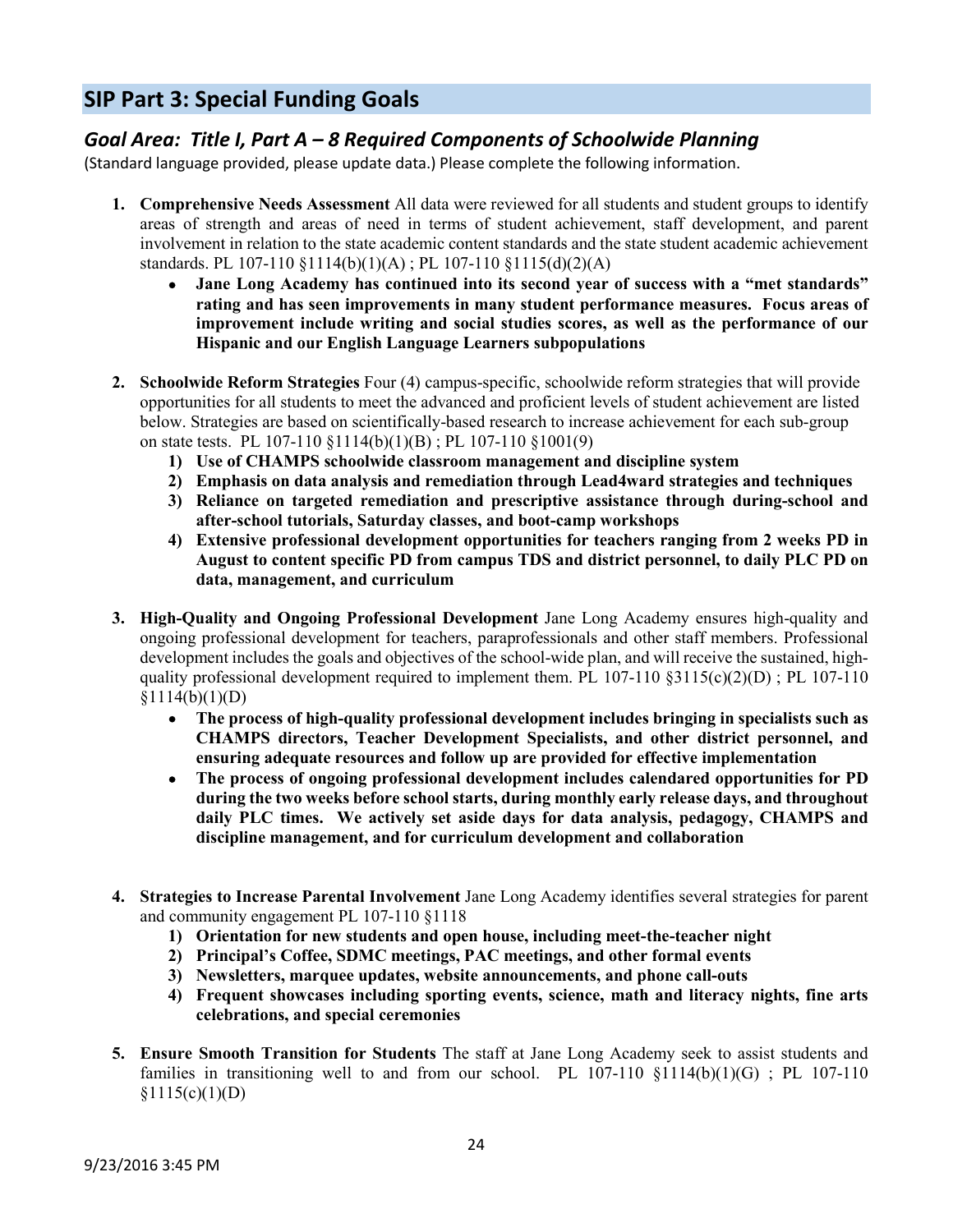**(SECONDARY) Transition activities:** Students entering our sixth grade are greeting with an orientation meeting with an opportunity to tour the school, meet their teachers, and hear about our rules and procedures. Our eighth grade students receive extensive information regarding high school choices, and if they apply to our own Futures Academy, are also afforded an orientation meeting. Teachers take time with orientation activities the first week of school, and an early open house assists parents in learning about the school.

- **6. Measures to Include Teachers in Decisions Regarding the Use of Academic Assessments** Ongoing staff development is available on site to analyze assessment data, whether national, state or teacher produced, to use in making instructional decisions based upon that data. Grade level or departmental meetings and the SDMC provide forums to discuss assessment issues. PL 107-110 §1114(a)(1)(H)
- **7. Effective, Timely Additional Assistance** The use of formative and summative assessments allow for individual student progress to be monitored at the teacher level, building and administrative district levels so that interventions and assistance will be timely. Data analysis routines ensure students and population groups are identified and their performance investigated so that prescribed remediation can occur. PL 107-110 §1115(b)(2)(B) ; PL 107-110 §1114(b)(1)(I)
- **8. Coordination and Integration of Federal, State and Local Services Programs** At the building level, federal, state and local services and programs are coordinated to best address student needs; this coordination of services and programs is reflected in the activities listed in the campus goals and activities. Our social worker is key in coordinating programs, and our business manager and principal ensure money is spent in appropriate and beneficial ways. Our data team then ensures service programs meet the intent and produce measurable student advances. PL 107-110  $\S1112(b)(1)(E)$ ; PL 107-110  $\S1114(b)(1)(J)$

### *Goal Area: State Compensatory Education*

Total amount of State Compensatory Education (SCE) funds: \$\$730,898

Are personnel positions funded with SCE funds? (Yes/No):Yes

List position titles funded (whole or partial funding) with SEC funds: English teacher, math teacher, science teacher, social studies teacher

Total number of FTE's funded with State Compensatory Education funds: 13.4

Brief description of how these funds are utilized on your campus: Hiring of additional, highly qualified teachers to lower class size and ensure adequate instruction

NOTES:

- State Compensatory Education funds are coded in the Resources column of the SIP Part 2 as SCE.
- For Title I schools: These supplemental State Compensatory Education funds are used to enhance the Title I School Program at a campus.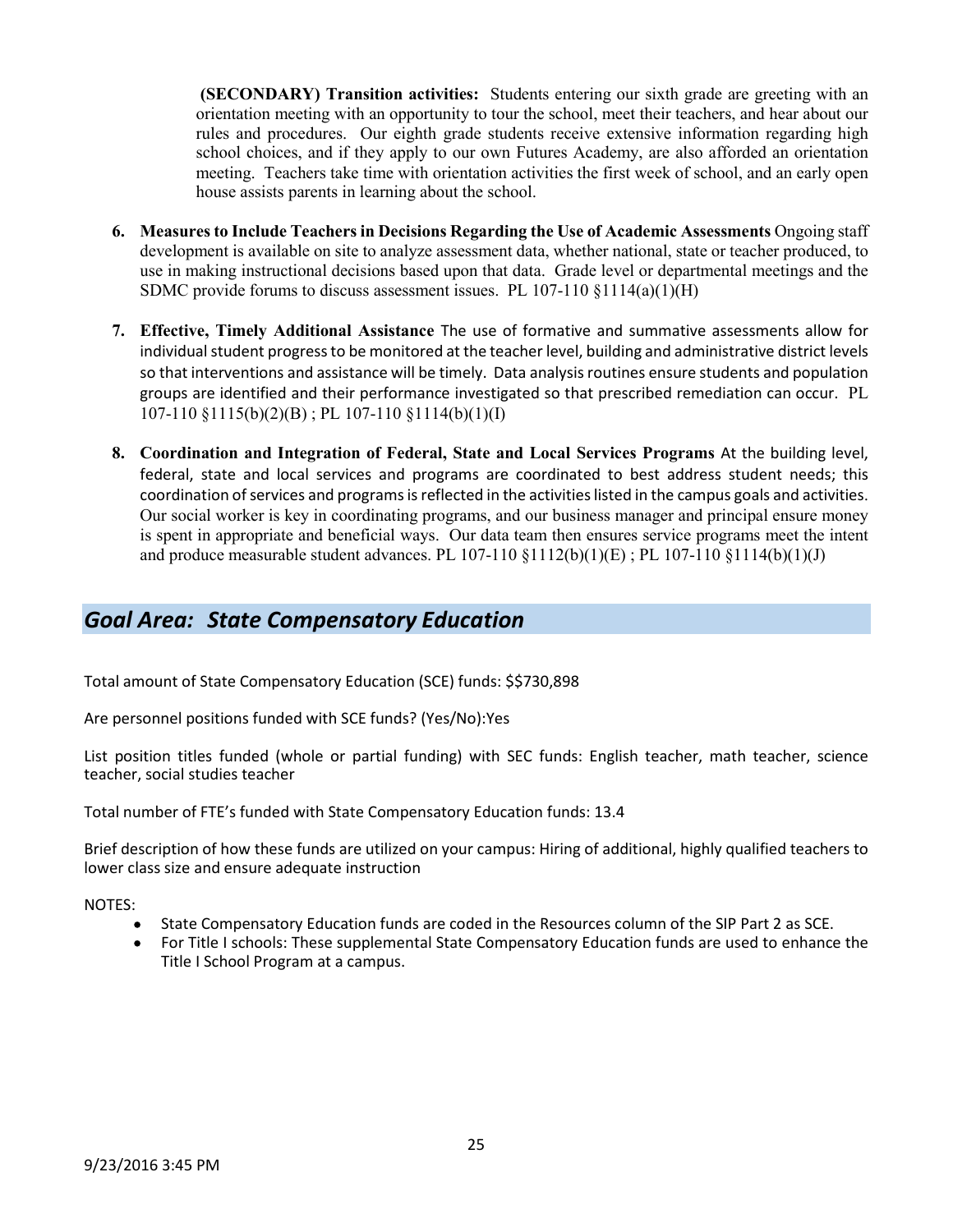### *Goal Area: Mandated Health Services*

### **1. Immunization Monitoring**

Person Responsible for monitoring immunization requirements, data entry, and state reporting requirements: Nurse Dori Brasher

### **2. Vision Screening at Grades: PK, K, 1, 3, 5, 7**

Person Responsible for screening, data entry, completing referral forms, and submitting state report: Nurse Dori Brasher

### **3. Hearing Screening at Grades: PK, K, 1, 3, 5, 7**

Person Responsible for screening, data entry, completing referral forms, and submitting state report: Nurse Dori Brasher

### **4. Type 2 Diabetes Screening at Grades: 1, 3, 5, 7**

Person Responsible for screening, data entry, completing referral forms, and submitting state report: Nurse Dori Brasher

### **5. Spinal Screening at Grades: 6, 9**

Person Responsible for screening, data entry, completing referral forms, and submitting state report: Nurse Dori Brasher

### **6. Medication Administration**

Person Responsible for administering medication including, but not limited to emergency care of students with diabetes, seizures, and life threatening anaphylaxis: Nurse Dori Brasher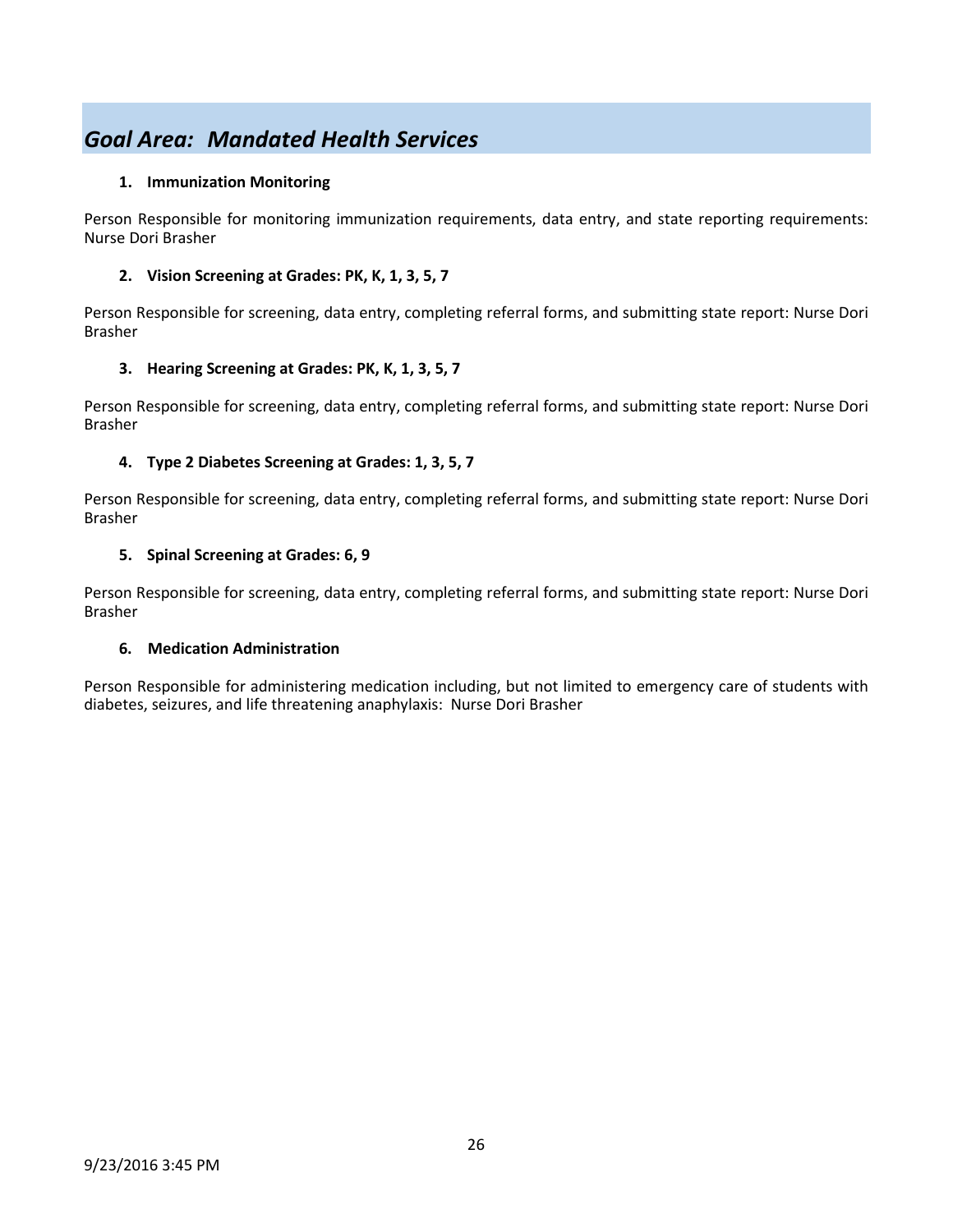### **EXECUTIVE SUMMARY SCHOOL IMPROVEMENT PLAN: SCHOOL YEAR 2016-2017**

**Below, please provide an executive summary of the School Improvement Plan (SIP) for your campus. This summary is submitted to the HISD Board of Education as part of the public hearing, at which time the Board votes on approval of the SIP.** 

### **Campus Name:** Jane Long Academy

#### **School Overview**

Jane Long Academy is a 6<sup>th</sup>-12<sup>th</sup> grade school located in the heart of southwest Houston, whose vision is to continue to gain recognition as a flagship >Futures Academy for Pharmacy Technology. With our partners Walgreens and Houston Community College, Long Academy is proud to bring a pathway from sixth grade straight through an Associate's degree and career. We celebrated our first graduating class in May 2016, and we are honored to have our 57 senior Longhorns who earned more than \$900,000 in scholarships to four year universities. At latest measure we currently have 223 students in the high school and 742 students in the middle school and we continue to enroll students daily. This year marks the first time in four years that our enrollment has declined (-8.8%), likely due to heavy competition from a growing number of charter and private schools in the area. Currently 95.5% of our population (up from 91% last year) is considered economically disadvantaged and 43.2% (up from 41.7%) of our population is identified as being Limited English Proficient. We were awarded this year a Community Eligibility Provision 100% free breakfast and lunch for our students, in recognition of the economic need demonstrated by the majority of our families. Long Academy continues to welcome newcomer immigrants and refugees from dozens of countries, and we celebrate the 50 different languages spoken by our students.

#### **Needs Assessment Summary**

Jane Long Academy is pleased to be in its second year of the "met standards" accountability rating, and we celebrate our gains particularly in Index 2, students exceeding annual progress. With Index 1, student achievement, there remains areas of improvement. While the passing rate of our students on the STAAR writing assessments increased from 37% in 2015 to 48% in 2016, we are not satisfied until more gains are demonstrated, particularly in our ELL and Hispanic populations. Overall reading scores stagnated at 57% for 2016, while social studies scores fell to 39% from 46%. These results justify the school-wide implementation of Literacy in the Middle reading and writing initiatives. As well, all JLA scholars are double blocked in ELA and Math, and students participate in intervention periods as per their individual needs. Science scores increased 4 points to 58%, and math passing rates held at 59%. We will continue to use Think Thru Math, I-station, Study Isle, Reading ESL, Reading Initiative teachers, and Thinking Skills Periods for interventions and tutorials for remediation and intervention, and use the data to drive instruction. We will continue our work with the High School to maintain and improve scores across content. Our end of course exams were as follows- Algebra: 96% (up from 91%), Biology: 100% (up from 95%), English I: 83% (up from 77%) and English II and History which held steady at 76% and 98% passing rate. Extra intervention and focus will be given to English I and English II students and to raising the number of students achieving the level III distinction on STAAR EOCs.

A review of student attendance data reveals the average daily attendance rate decreased to 94.5%. We continue our home visits and to hold students and parents accountable for attendance. At Jane Long Academy we are focused on academic excellence and increasing our overall STAAR scores by at least 10% across all content areas. Teachers have participated in Rigor training and much data training. All students track their respective data (common assessments) as does each teacher across the campus. Additionally, we have implemented a writing initiative across campus standard where writing takes place in every single classroom usually in the form of an exit ticket. We implemented CHAMPS behavior and classroom management training school wide, to provide for the consistent teaching of expectations, and for positive behavioral strategies designed to build community and lessen the need for disciplinary measures. Jane Long Academy is focused on improvement, academic achievement, and accountability, and we are working toward those goals with urgency and a no excuse mentality and work ethic. Our teachers continue to attend extensive professional development opportunities ranging from daily PLC